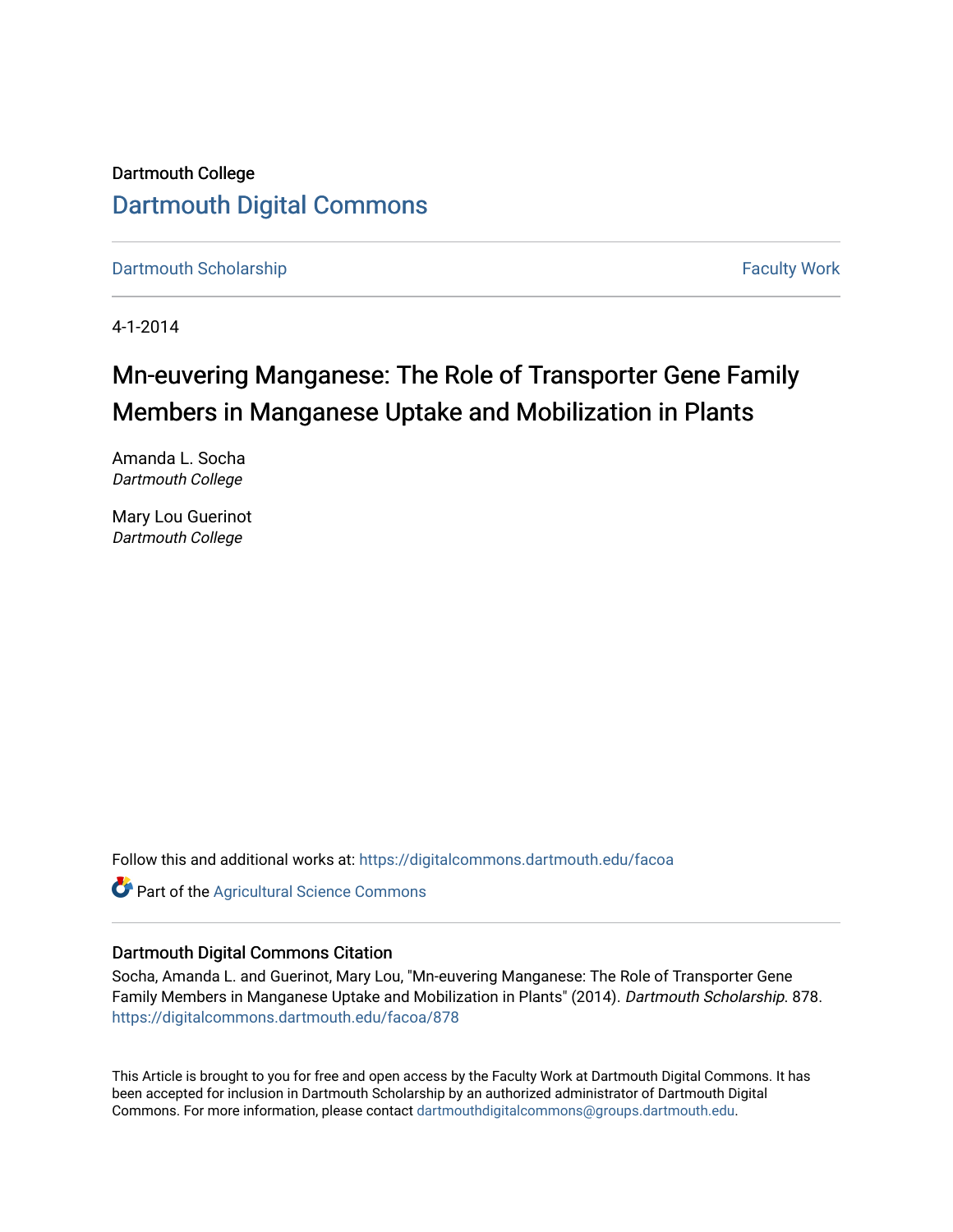

# Mn-euvering manganese: the role of transporter gene [family members in manganese uptake and mobilization in](http://www.frontiersin.org/journal/10.3389/fpls.2014.00106/abstract) plants

# *[Amanda L. Socha](http://community.frontiersin.org/people/u/114006)\* and [Mary Lou Guerinot](http://community.frontiersin.org/people/u/30573)*

*Department of Biological Sciences, Dartmouth College, Hanover, NH, USA*

#### *Edited by:*

*Felipe Klein Ricachenevsky, Universidade Federal do Rio Grande do Sul, Brazil*

#### *Reviewed by:*

*Jon Pittman, University of Manchester, UK Sebastien Thomine, Centre National de la Recherche Scientifique, France Wolfgang Schmidt, Academia Sinica, Taiwan*

#### *\*Correspondence:*

*Amanda L. Socha, Department of Biological Sciences, Dartmouth College, 78 College Street, Hanover, NH 03766, USA e-mail: [amanda.l.socha@](mailto:amanda.l.socha@dartmouth.edu) [dartmouth.edu](mailto:amanda.l.socha@dartmouth.edu)*

Manganese (Mn), an essential trace element, is important for plant health. In plants, Mn serves as a cofactor in essential processes such as photosynthesis, lipid biosynthesis and oxidative stress. Mn deficient plants exhibit decreased growth and yield and are more susceptible to pathogens and damage at freezing temperatures. Mn deficiency is most prominent on alkaline soils with approximately one third of the world's soils being too alkaline for optimal crop production. Despite the importance of Mn in plant development, relatively little is known about how it traffics between plant tissues and into and out of organelles. Several gene transporter families have been implicated in Mn transport in plants. These transporter families include NRAMP (natural resistance associated macrophage protein), YSL (yellow stripe-like), ZIP (zinc regulated transporter/iron-regulated transporter [ZRT/IRT1]-related protein), CAX (cation exchanger), CCX (calcium cation exchangers), CDF/MTP (cation diffusion facilitator/metal tolerance protein), P-type ATPases and VIT (vacuolar iron transporter). A combination of techniques including mutant analysis and Synchrotron X-ray Fluorescence Spectroscopy can assist in identifying essential transporters of Mn. Such knowledge would vastly improve our understanding of plant Mn homeostasis.

**Keywords: manganese, metal transport, Arabidopsis, rice, synchrotron x-ray fluorescence**

## **INTRODUCTION**

With an increasing human population, there is a growing demand for improvements in crop production. Mineral nutrients such as iron (Fe), copper (Cu), and zinc (Zn) are essential for both plants and animals, but maintaining optimal micronutrient levels presents challenges in both the plant and animal kingdoms. To combat human nutrient deficiency, efforts are being made to increase the bioavailability of nutrients in the edible portions of plants [\(Schroeder et al.](#page-15-0), [2013](#page-15-0)). Another concern is contamination of the soil with non-essential metal(oid)s such as arsenic (As), lead (Pb), cadmium (Cd), and mercury (Hg) [\(Salt et al.,](#page-15-1) [1998](#page-15-1)). These elements are detrimental to both plants (through direct uptake from the soil) and humans (through consumption of contaminated plant products). One strategy for remediating soil contaminated with metals is using hyperaccumulator plants, which can tolerate and store remarkably high levels of metals in the aerial portion of the plant [\(Kramer, 2010\)](#page-14-0). Mn is an example of an element that is both required in humans but can potentially be toxic. In excess, Mn can induce neurological symptoms that resemble Parkinson's disease [\(Martinez-Finley et al.,](#page-14-1) [2013](#page-14-1)). Therefore, reducing human exposure to high levels of Mn is a major worldwide health concern. By better understanding the molecular mechanisms, specifically which transport proteins allow plants to take up and store metals, steps can be taken toward improved crop growth and the engineering of biofortified plants for improved human nutrition.

This review will focus on the micronutrient Mn. Despite its importance in cellular processes, such as photosynthesis and protecting cells against reactive oxygen species (ROS), little is known about transporters essential for Mn uptake and storage in the cell. We describe common and emerging techniques for assaying Mn localization and accumulation within the plant. In addition, we detail the protein families implicated in Mn transport. Particular emphasis will be placed on the model plant species *Arabidopsis thaliana* and *Oryza sativa* (rice), on which the majority of characterization work has been carried out. The transporter families will be organized based on their putative function of transporting Mn into or out of the cytoplasm. **[Table 1](#page-2-0)** summarizes the transporters discussed in this review. The subcellular localization (in *A. thaliana* and rice) and tissue localization (in *A. thaliana*) of the transporters is shown in **[Figures 1](#page-4-0)** and **[2](#page-5-0)**, respectively.

## **SYMPTOMS OF Mn DEFICIENCY AND Mn TOXICITY**

Mn is a micronutrient element required for normal plant growth and development. It is essential for most photosynthetic organisms as a component of the oxygen-evolving complex in photosystem II (PSII), which catalyzes the water-splitting reaction to produce oxygen and provides electrons for the photosynthetic electro[n transport chain](#page-14-2) [\(Goussias et al., 2002](#page-13-0)[;](#page-14-2) Nickelsen and Rengstl, [2013\)](#page-14-2). Mn is also required for multiple steps in carbohydrate, lipid and lignin biosynthesis in plants [\(Marschner,](#page-14-3) [2012](#page-14-3)). Mn acts as a direct cofactor of a variety of enzymes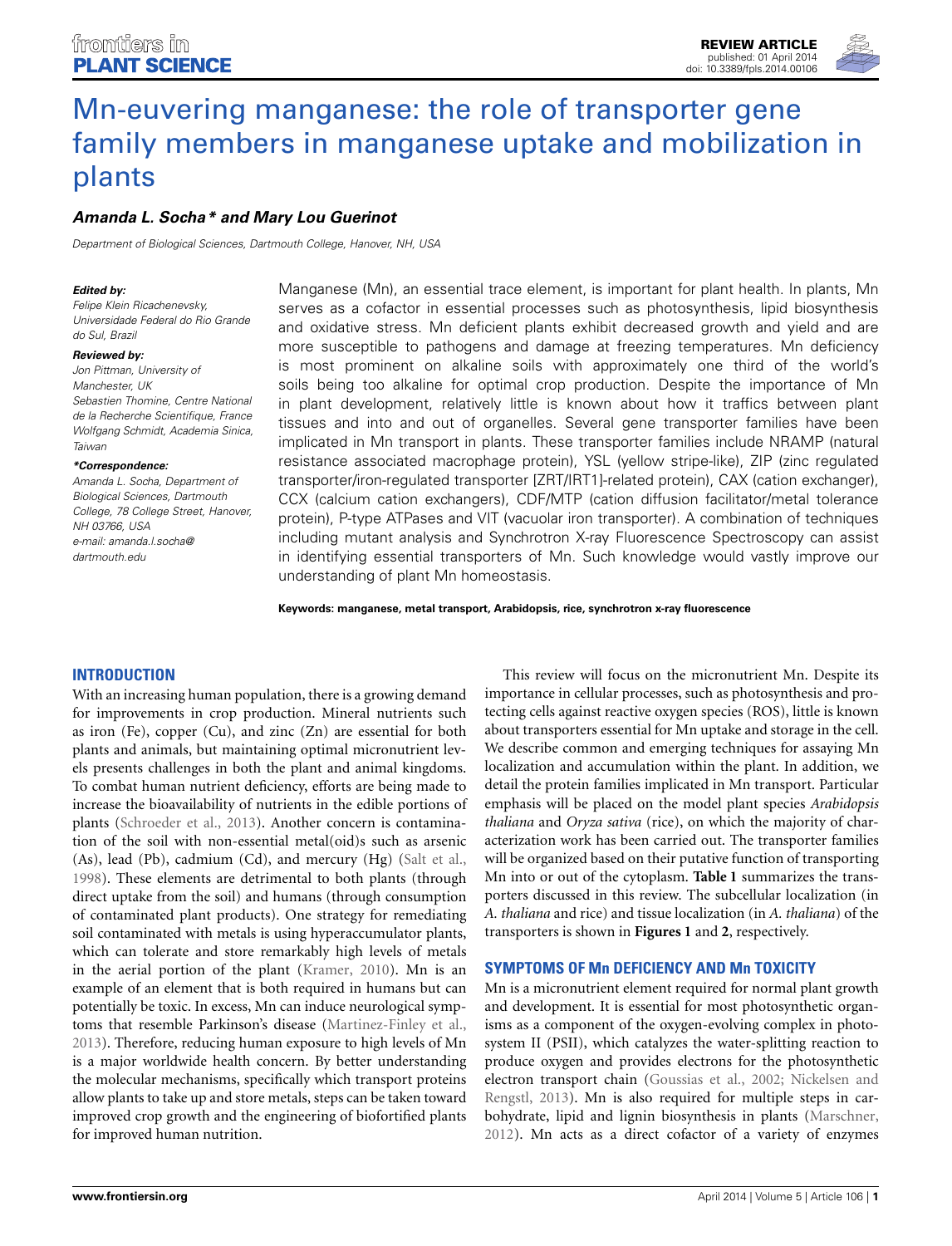## <span id="page-2-0"></span>**Table 1 | Putative Mn transporters referenced in the text.**

| <b>Transporter</b>  | <b>Tissue expression</b>                                         | <b>Subcellular</b><br>localization       | <b>Transcript</b><br>response to Mn<br>deficiency | <b>Transcript</b><br>response to<br>Mn toxicity | Other<br>proposed<br>substrates | <b>References</b>                                                       |
|---------------------|------------------------------------------------------------------|------------------------------------------|---------------------------------------------------|-------------------------------------------------|---------------------------------|-------------------------------------------------------------------------|
| <b>NRAMP FAMILY</b> |                                                                  |                                          |                                                   |                                                 |                                 |                                                                         |
| AtNRAMP1            | Root (all tissues) $>$ shoot                                     | <b>PM</b>                                | Up in root                                        | $\omega_{\rm c}$                                | Fe, Cd                          | Curie et al., 2000;<br>Thomine et al., 2000;<br>Cailliatte et al., 2010 |
| AtNRAMP3            | Shoot and root<br>vasculature, developing<br>seed                | <b>VM</b>                                | None                                              | $\sim$ $\sim$                                   | Fe, Cd                          | Thomine et al., 2000                                                    |
| AtNRAMP4            | Shoot vasculature $>$ root<br>vasculature, developing<br>seed    | VM                                       | None                                              | $\sim$ $\sim$                                   | Fe, Zn, Cd                      | Thomine et al., 2000                                                    |
| OsNRAMP3            | $Nodes > root$ and leaf<br>vasculature, panicle,<br>husk, flower | <b>PM</b>                                | None                                              | None (PTM)                                      |                                 | Yamaji et al., 2013                                                     |
| OsNRAMP5            | Root exodermis and<br>endodermis                                 | PM                                       | None                                              |                                                 | Cd                              | Ishimaru et al., 2012;<br>Sasaki et al., 2012                           |
| <b>DMTI</b>         | Root, leaf, stems                                                | PM/peri-<br>bacteroid<br>membrane        | $\sim$ $\sim$                                     | $\sim$ $\sim$                                   | Fe, Zn, Cu                      | Kaiser et al., 2003                                                     |
| LeNRAMP1            | Root                                                             | VM                                       | $\sim$ $\sim$                                     | $\overline{\phantom{a}}$                        |                                 | Bereczky et al., 2003                                                   |
| LeNRAMP3            | Root > shoot                                                     | VM                                       |                                                   | - -                                             |                                 | Bereczky et al., 2003                                                   |
| <b>YSL FAMILY</b>   |                                                                  |                                          |                                                   |                                                 |                                 |                                                                         |
| AtYSL4              | Shoot, silique, root,<br>flower, developing seed                 | VM/EM/CM                                 | None                                              | $\overline{a}$                                  | Ni, Fe**                        | Conte et al., 2013; Divol<br>et al., 2013                               |
| AtYSL6              | Shoot, flower, silique,<br>developing seed                       | VM/EM/CM                                 | None                                              | $ -$                                            | Ni, Fe**                        | Conte et al., 2013; Divol<br>et al., 2013                               |
| OsYSL2              | Leaf and leaf sheath<br>phloem, root phloem,<br>developing seed  | <b>PM</b>                                | None                                              | $\sim$ $\sim$                                   | Fe                              | Koike et al., 2004                                                      |
| OsYSL6              | Root, shoot                                                      | Un-<br>determined                        | None                                              | $\sim$ $\sim$                                   |                                 | Sasaki et al., 2011                                                     |
| ZmYS1               | Root epidermis, leaf<br>mesophyll                                | PM                                       | $\sim$ $\sim$                                     | $\sim$ $\sim$                                   | Fe, Zn, Cu, Ni,<br>Cd           | Roberts et al., 2004;<br>Schaaf et al., 2004; Ueno<br>et al., 2009      |
| <b>ZIP FAMILY</b>   |                                                                  |                                          |                                                   |                                                 |                                 |                                                                         |
| AtIRT1              | Root epidermis, flower                                           | <b>PM</b>                                | None                                              | $\frac{1}{2}$                                   | Fe, Zn, Cu, Cd,<br>Co           | Eide et al., 1996;<br>Korshunova et al., 1999;<br>Vert et al., 2002     |
| HvIRT1              | Root                                                             | PM, ER                                   | None                                              | - -                                             | Fe, Zn                          | Pedas et al., 2008                                                      |
| PsIRT1              | Root                                                             | PM                                       | $\sim$ $\sim$                                     | $\sim$ $\sim$                                   | Fe, Zn, Cd                      | Cohen et al., 2004                                                      |
| LeIRT1              | Root, flowers                                                    | $\frac{1}{2} \left( \frac{1}{2} \right)$ |                                                   | - -                                             | Fe, Zn, Cd                      | Eckhardt et al., 2001                                                   |
| LeIRT <sub>2</sub>  | Root                                                             | $\sim$ $-$                               | $ -$                                              | - -                                             | Fe, Zn, Cd                      | Eckhardt et al., 2001                                                   |
| AtZIP1              | Root vasculature $>$ shoot<br>vasculature                        | VM                                       | Up in shoot                                       | $ -$                                            | Zn                              | Milner et al., 2013                                                     |
| AtZIP2              | Root vasculature $>$ shoot<br>vasculature                        | PM                                       | Down in shoot                                     | $\frac{1}{2}$                                   | Zn                              | Milner et al., 2013                                                     |
| AtZIP5              | Root > shoot                                                     | $ -$                                     |                                                   | - -                                             |                                 | Milner et al., 2013                                                     |
| AtZIP6              | Root > shoot                                                     | $ -$                                     | $ -$                                              | $\sim$ $\sim$                                   |                                 | Milner et al., 2013                                                     |
| AtZIP7              | Show > root                                                      | $ -$                                     |                                                   | - -                                             | Zn, Fe                          | Milner et al., 2013                                                     |
| AtZIP9              | Root, shoot                                                      | $\frac{1}{2} \left( \frac{1}{2} \right)$ | $ -$                                              | $ -$                                            |                                 | Milner et al., 2013                                                     |
| MtZIP4              | Leaf, root*                                                      | МM<br>(predicted)                        | Down in leaf                                      | - -                                             |                                 | Lopez-Millan et al., 2004                                               |

*(Continued)*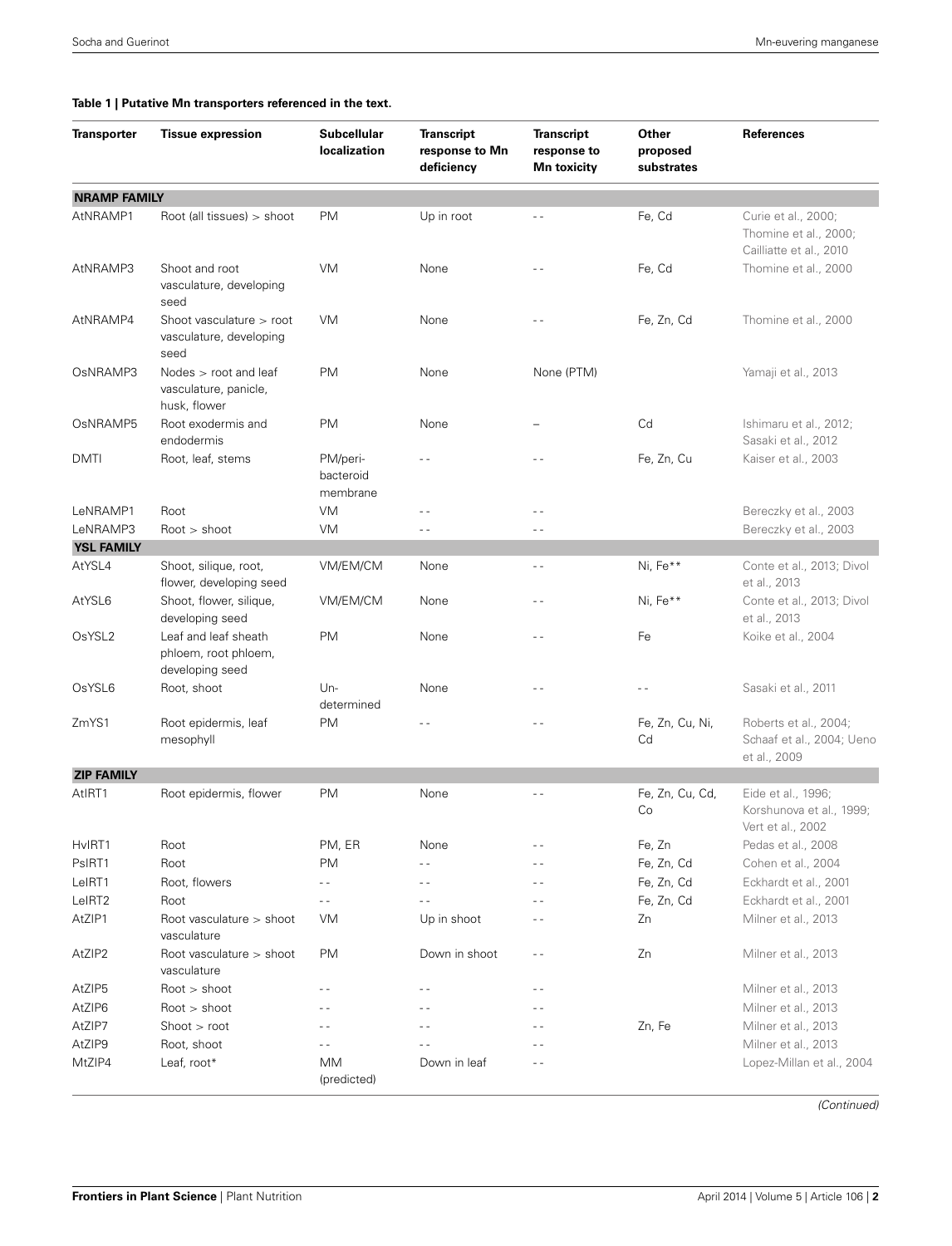## **Table 1 | Continued**

| <b>Transporter</b>          | <b>Tissue expression</b>                                                                            | <b>Subcellular</b><br>localization | <b>Transcript</b><br>response to Mn<br>deficiency | <b>Transcript</b><br>response to<br>Mn toxicity | Other<br>proposed<br>substrates | <b>References</b>                                                                                                      |
|-----------------------------|-----------------------------------------------------------------------------------------------------|------------------------------------|---------------------------------------------------|-------------------------------------------------|---------------------------------|------------------------------------------------------------------------------------------------------------------------|
| MtZIP7                      | Leaf                                                                                                | <b>PM</b><br>(predicted)           | None                                              | $\sim$ $\sim$                                   |                                 | Lopez-Millan et al., 2004                                                                                              |
| <b>CAX FAMILY</b>           |                                                                                                     |                                    |                                                   |                                                 |                                 |                                                                                                                        |
| AtCAX2                      | Root, shoot and flower<br>vasculature, fruit, stem                                                  | <b>VM</b>                          |                                                   | None                                            | Ca, Cd, Zn                      | Hirschi et al., 2000;<br>Schaaf et al., 2002;<br>Shigaki et al., 2003;<br>Pittman et al., 2004;<br>Edmond et al., 2009 |
| AtCAX4                      | Root, leaf, stem, flower,<br>silique                                                                | VM                                 |                                                   | Up                                              | Cd                              | Cheng et al., 2002                                                                                                     |
| AtCAX5                      | Root, stem, fruit, flower,<br>leaf                                                                  | VM                                 | $\sim$ $\sim$                                     | Up                                              |                                 | Edmond et al., 2009                                                                                                    |
| OsCAX1a                     | Root, shoot, flower                                                                                 | $\sim$ $\sim$                      | $\sim$ $\sim$                                     | $\overline{\phantom{a}}$                        | Ca                              | Kamiya and Maeshima,<br>2004; Kamiya et al., 2005                                                                      |
| OsCAX3                      | Root, shoot, flower                                                                                 | $\sim$ $\sim$                      | $\sim$ $\sim$                                     | $\sim$ $\sim$                                   | Ca                              | Kamiya and Maeshima,<br>2004; Kamiya et al., 2005                                                                      |
| LeCAX2                      | Leaf, fruit                                                                                         | - -                                | $ -$                                              | - -                                             | Ca                              | Edmond et al., 2009                                                                                                    |
| HvCAX2                      | Root, shoot, seed                                                                                   | $\sim$ $\sim$                      | $\frac{1}{2}$                                     | None                                            | Ca                              | Edmond et al., 2009                                                                                                    |
| <b>CCX FAMILY</b>           |                                                                                                     |                                    |                                                   |                                                 |                                 |                                                                                                                        |
| AtCCX3                      | Flowers, stem, leaf, root                                                                           | VM, EM                             | $\sim$ $\sim$                                     | Up in root and<br>flowers                       | Na, K                           | Morris et al., 2008                                                                                                    |
| <b>CDF/MTP FAMILY</b>       |                                                                                                     |                                    |                                                   |                                                 |                                 |                                                                                                                        |
| AtMTP11                     | Leaf hydathodes, guard<br>cells, root tip                                                           | Golgi/PVC                          | $\omega_{\rm c}$                                  | None                                            |                                 | Delhaize et al., 2007;<br>Peiter et al., 2007                                                                          |
| OsMTP8.1                    | Shoot                                                                                               | <b>VM</b>                          | None                                              | Up in shoot                                     |                                 | Chen et al., 2013                                                                                                      |
| ShMTP8                      | $ -$                                                                                                | Internal<br>organelle              | $\sim$ $\sim$                                     | $\sim$ $\sim$                                   |                                 | Delhaize et al., 2003                                                                                                  |
| <b>PtMTP11.1</b>            | $\sim$ $\sim$                                                                                       | GLC                                | $ -$                                              | $\overline{\phantom{a}}$                        |                                 | Peiter et al., 2007                                                                                                    |
| PtMTP11.2                   | $\overline{a}$                                                                                      | <b>GLC</b>                         | $\sim$ $\sim$                                     | $-$                                             |                                 | Peiter et al., 2007                                                                                                    |
| BmMTP10                     | Root, shoot                                                                                         | Golgi                              | $ -$                                              | Up in root and<br>shoot                         |                                 | Erbasol et al., 2013                                                                                                   |
| BmMTP11                     | Root, shoot                                                                                         | Golgi                              | $\frac{1}{2}$                                     | None                                            |                                 | Erbasol et al., 2013                                                                                                   |
| P-type ATPase FAMILY        |                                                                                                     |                                    |                                                   |                                                 |                                 |                                                                                                                        |
| AtECA1                      | Root vasculature, flower,<br>leaf vasculature, stem,<br>silique                                     | ER                                 | $\sim$ $\sim$                                     | $\overline{a}$                                  | Ca, Zn, Ni                      | Wu et al., 2002                                                                                                        |
| AtECA3                      | Root vasculature and tip,<br>Leaf vasculature,<br>hydathodes, guard cells,<br>flower, stem, silique | Golgi/EM                           | None                                              |                                                 | Ca                              | Mills et al., 2008                                                                                                     |
| LeLCA1                      | - -                                                                                                 | $\frac{1}{2}$                      | $\sim$ $\sim$                                     | - -                                             | Ca                              | Johnson et al., 2009                                                                                                   |
| <b>VIT/CCC1-LIKE FAMILY</b> |                                                                                                     |                                    |                                                   |                                                 |                                 |                                                                                                                        |
| AtVIT1                      | Developing seed,<br>vasculature                                                                     | VM                                 | $\sim$ $\sim$                                     | $\sim$ $\sim$                                   | Fe                              | Kim et al., 2006                                                                                                       |
| OsVIT1                      | Leaf $>$ root, stem,<br>panicle, embryo                                                             | VM                                 |                                                   | - -                                             | Fe, Zn                          | Zhang et al., 2012                                                                                                     |
| OsVIT2                      | Leaf $>$ root, stem,<br>panicle, embryo                                                             | VM                                 |                                                   |                                                 | Fe, Zn                          | Zhang et al., 2012                                                                                                     |

*\*Only during Zn deficiency. \*\*Not observed by [Conte et al.](#page-12-3) [\(2013](#page-12-3)). At, Arabidopsis thaliana; Hv, Hordeum vulgare; Ps, Pisum sativum; Le, Lycopersicon esculentum (Solanum lycopersicum); Mt, truncatula; Os, Oryza sativa; Zm, Zea mays; Bm, Beta vulgaris; PM, Plasma Membrane; ER, Endoplasmic Reticulum; VM, Vacuolar Membrane; MM, Mitochondrial Membrane; EM, Endomembrane Compartment; PVC, Pre-Vacuolar Compartment; GLC, Golgi-Like Compartment; PTM, Post-Translational Modification; - -, not tested.*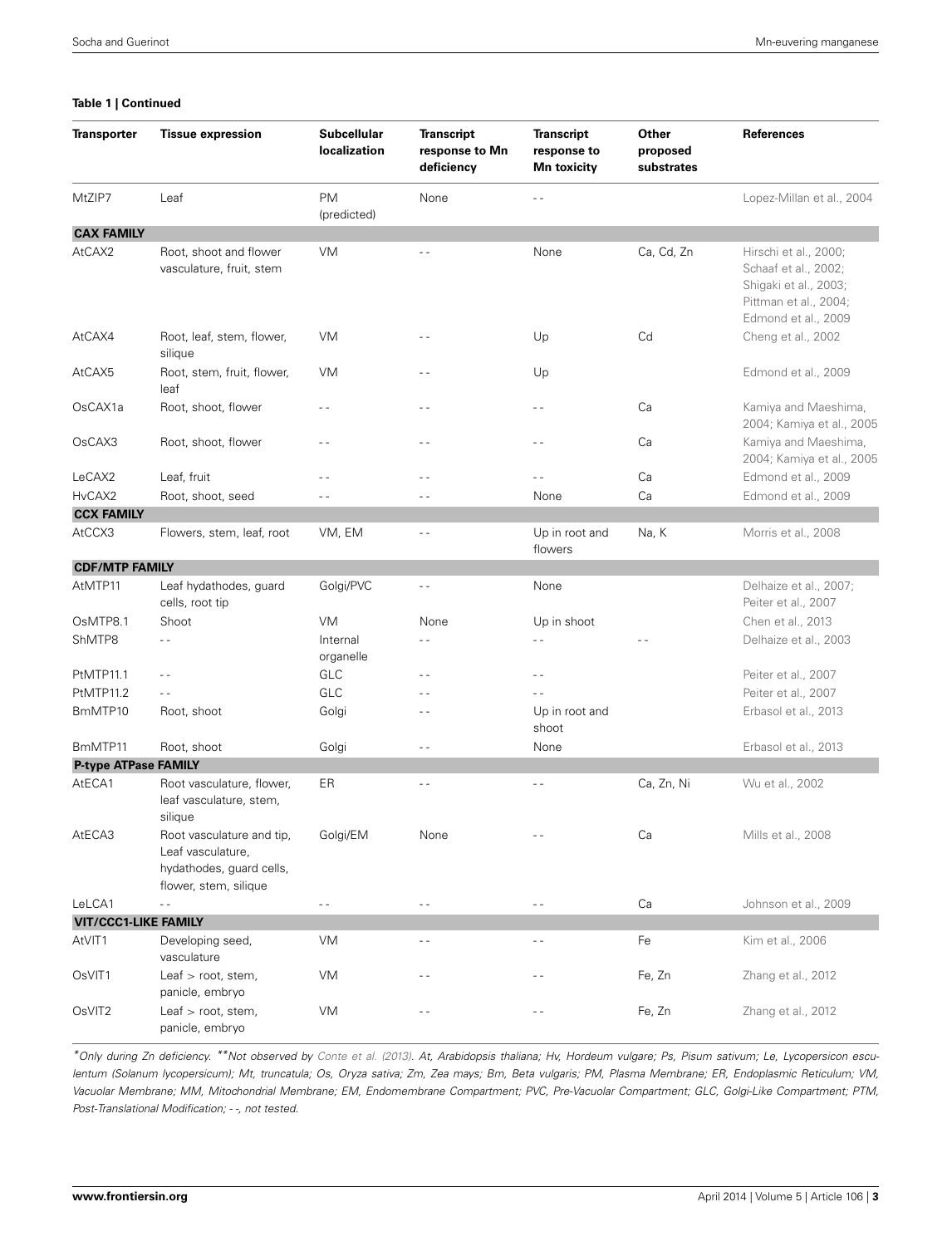

<span id="page-4-0"></span>(∼35 in plants), which include decarboxylases of the TCA cycle, RNA polymerases and numerous glycosyl transferases. In some enzymes, other metals can replace Mn as an enzymatic cofactor [\(Hebbern et al.](#page-13-10), [2009](#page-13-10)). Typically magnesium (Mg) replaces Mn because it is 50–100 times more abundant in the cell. Conversely, when Mn is in excess, it can replace Mg, which can have detrimental effects on the cellular processes in which Mg is involved. There are some enzymes that specifically require Mn such as those involved in cellular redox reactions. Mn is an indispensable component of Mn superoxide dismutase (MnSOD), a principal antioxidant enzyme of the mitochondria. A recent study analyzing the effect of Mn deficiency on Chlamydomonas showed that MnSOD activity decreases before that of PSII [\(Allen et al.](#page-12-7), [2007](#page-12-7)). This finding suggests intracellular regulation of Mn to support PSII function in the chloroplast in preference to MnSOD function in the mitochondria.

Plant uptake of Mn is a function of the Mn oxidation state in the soil. While Mn can exist in a range of oxidation states  $(Mn^{1+}, Mn^{2+}, Mn^{3+}, Mn^{4+}, Mn^{6+}, and Mn^{7+})$ , the most commonly found forms in biological systems are  $Mn^{2+}$ ,  $Mn^{3+}$  and  $Mn^{4+}$  with  $Mn^{4+}$  being the least stable [\(Marschner](#page-14-3), [2012\)](#page-14-3). The most soluble species in soil is the divalent cation,  $Mn^{2+}$ , which is also the form of Mn that is most efficiently accumulated in plants [\(Marschner](#page-14-3), [2012](#page-14-3)). Soil pH is a major determinant of Mn oxidation state in soil. At neutral or higher pH,  $Mn^{3+}$  and  $Mn^{4+}$ 

predominate and insoluble Mn oxides will form [\(Rengel, 2000](#page-15-15); [Marschner](#page-14-3), [2012\)](#page-14-3). Mn solubility is also influenced by microorganisms, which can either reduce or oxidize Mn, thereby affecting its availability to the plant [\(Lovley et al., 2011;](#page-14-15) [Geszvain et al.](#page-13-11), [2012](#page-13-11)).

Despite its necessity, Mn is required in relatively small amounts (∼20–40 milligrams per kilogram of dry weight in most crop species) [\(He et al., 2005](#page-13-12); [Jiang, 2006](#page-13-13); [Marschner, 2012](#page-14-3)). However, it is one of the most prevalent trace element deficiencies seen in cereals including wheat and barley [\(Jiang, 2006\)](#page-13-13). Fertilizers containing Mn sulphate can be added to the soil, however this is costly and the added Mn can be oxidized making it unavailable for plant acquisition. A more cost-effective and eco-friendly alternative is to preferentially breed plants that are able to thrive in low Mn soil. There has been a significant effort to identify crop species that are considered Mn efficient and can tolerate growth on low Mn, either by storing more Mn or by having an increased ability to absorb Mn from the soil [\(Jiang, 2006;](#page-13-13) [Pedas et al.](#page-15-9), [2008](#page-15-9)). The genetic basis of Mn efficiency is not well understood.

Mn-deficient plants exhibit inhibited growth and decreased biomass [\(Marschner](#page-14-3), [2012\)](#page-14-3). Interveinal chlorosis due to decreases in net photosynthesis and chlorophyll content are common. This is most likely because the Mn-complex is needed to stabilize the [PSII reaction center protein, D1](#page-12-7) [\(Krieger et al.](#page-14-16)[,](#page-12-7) [1998](#page-14-16)[;](#page-12-7) Allen et al., [2007;](#page-12-7) [Yanykin et al., 2010](#page-16-2)). Mn-deficient plants are also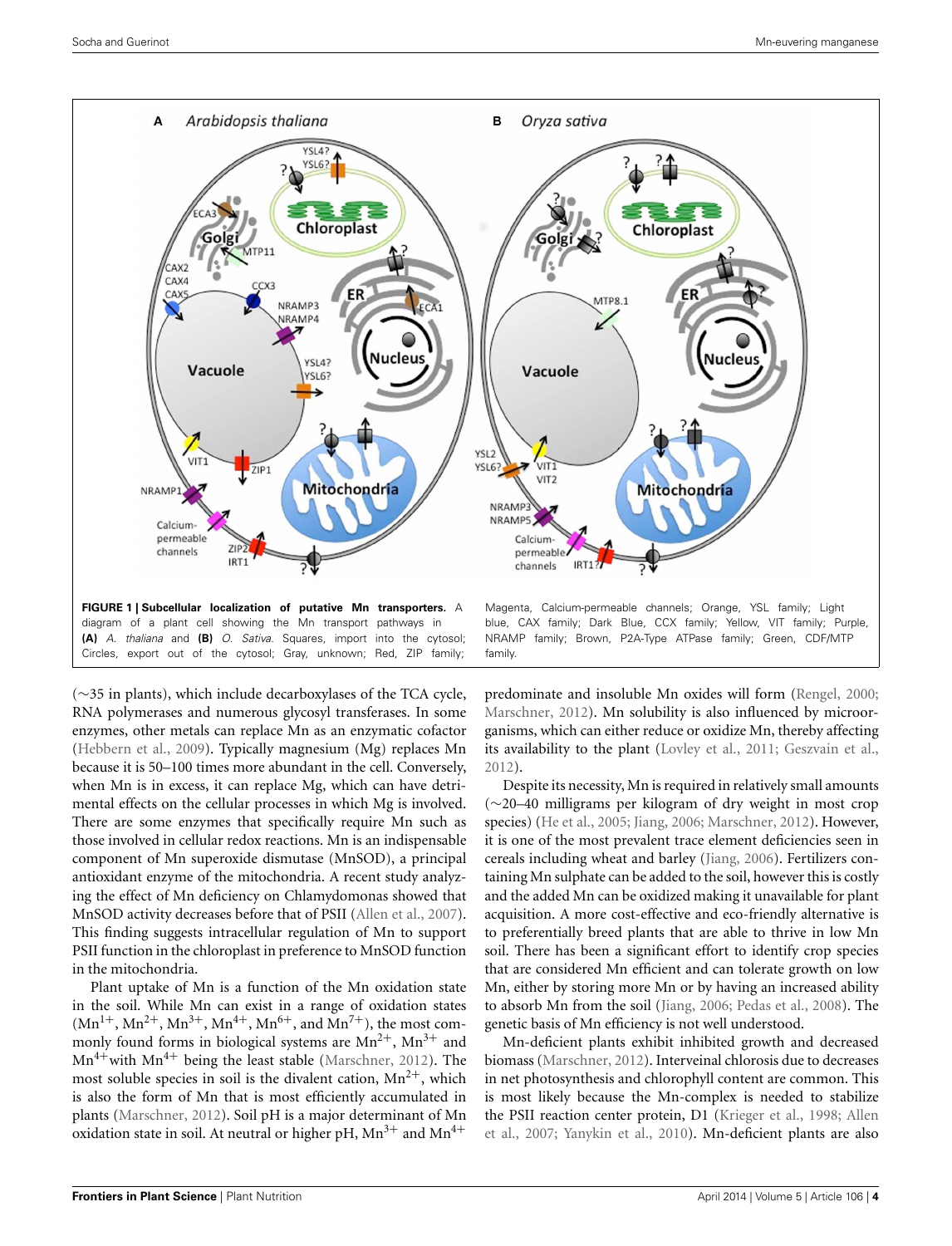

<span id="page-5-0"></span>characterized by tissue necrosis due to a decrease in MnSOD levels and an increase in oxygen free radicals [\(Allen et al.](#page-12-7), [2007;](#page-12-7) [Marschner](#page-14-3), [2012\)](#page-14-3). Because Mn is a cofactor in the biosynthesis of cinnamic acid and its polymerization into lignin, decreased lignin concentration is especially prominent in the roots of Mn deficient plants [\(Marschner](#page-14-3), [2012;](#page-14-3) [Salvador et al., 2013](#page-15-16)). This is believed to be a contributing factor to an increased susceptibility to damage by freezing temperatures and root-infecting pathogens [\(Marschner](#page-14-3), [2012](#page-14-3)). Mn deficiency can result from multiple factors including high concentrations of other minerals in the soil [i.e., Fe, Mg, calcium (Ca), phosphorus (P)] that can interfere with Mn absorption as well as soil alkalinity (pH *>*7.5) [\(Lynch and St. Clair](#page-14-17), [2004](#page-14-17); [Marschner](#page-14-3), [2012\)](#page-14-3). Highly calcareous soils and soils found in arid and semi-arid regions are desc[ribed as too alkaline for vegetative growth \(](#page-14-17)Lynch and St. Clair, [2004\)](#page-14-17).

Mn toxicity can also be detrimental to plants. Toxicity can occur in poorly drained acidic soils (pH *<* 5.5), where there is a predominance of  $Mn^{2+}$  [\(Lynch and St. Clair, 2004\)](#page-14-17). Excess Mn can also prevent the uptake and translocation of other essential elements such as Ca, Mg, Fe, and P, presumably due to the similarity in ionic radius or binding strength for ligands [\(Marschner,](#page-14-3) [2012](#page-14-3); [Millaleo et al., 2013\)](#page-14-18). In addition, toxicity can inhibit PSII and increase the accumulation of oxidized Mn and oxidized phenolic compounds in the leaf apoplast [\(Fecht-Christoffers et al.,](#page-13-14) [2003](#page-13-14); [Marschner, 2012](#page-14-3)). As a result, common symptoms of Mn toxicity include interveinal chlorosis and tissue necrosis, which manifests as brown spots on mature leaves of plants, ultimately resulting in reduced plant biomass [\(Marschner](#page-14-3), [2012](#page-14-3)). There are multiple mechanisms proposed to combat the deleterious

effects of excess Mn. For example, plants can sequester Mn in the apoplast or vacuole [\(Horst and Maier](#page-13-15), [1999](#page-13-15); [Hirschi et al.,](#page-13-5) [2000](#page-13-5); [Schaaf et al.](#page-15-10), [2002\)](#page-15-10). In fact, ectopic expression of vacuolar Mn transporters can increase the plant's tolerance to excess Mn [\(Delhaize et al.](#page-13-8), [2003](#page-13-8)). Free Mn ions can be chelated in metabol-ically inactive Mn<sup>2+</sup>-organic acid complexes [\(Horst and Maier,](#page-13-15) [1999](#page-13-15); [Pittman, 2005](#page-15-17); [Fernando et al.](#page-13-16), [2010\)](#page-13-16). In addition,  $Mn^{2+}$ can be mobilized into the endoplasmic reticulum (ER), thereby reducing cytoplasmic Mn [\(Wu et al.](#page-15-14), [2002\)](#page-15-14).

## **TECHNIQUES FOR STUDYING METAL TRANSPORT AND ACCUMULATION IN PLANTS**

The range of metals transported by a particular transport protein can be determined by expressing the gene in a simpler model, usually yeast. Some of the yeast strains commonly used to test metal transport capabilities are *smf1*, *fet3fet4*, *ctr1*, and *zrt1zrt2*, which are unable to transport Mn, Fe, Cu, and Zn, respectively, across the [plasma membrane](#page-15-18) [\(Dancis et al.](#page-13-17)[,](#page-15-18) [1994;](#page-13-17) [Dix et al., 1994](#page-13-18)[;](#page-15-18) Supek et al., [1996](#page-15-18); [Zhao and Eide, 1996a](#page-16-3)[,b\)](#page-16-4). Specific metal transport by a protein of interest is indicated by rescued growth of these yeast strains in a low Mn, Fe, Cu or Zn media or in the presence of a divalent metal chelator. For example, the *smf1* mutant strain is unable to grow on media containing the divalent cation chelator EGTA. Another commonly used yeast strain to assay metal transport is *pmr1.* The P2-type Ca-ATPase, PMR1 (plasma membrane ATPase related 1) pumps both  $Ca^{2+}$  and  $Mn^{2+}$  in the Golgi for detoxification purposes or for use as a cofactor for Golgi-localized proteins [\(Rudolph et al.](#page-15-19), [1989](#page-15-19); [Durr et al., 1998](#page-13-19)). When PMR1 is defective, yeast are more sensitive to high concentrations of Mn2<sup>+</sup> [\(Durr et al., 1998](#page-13-19)). Therefore, complementation of *pmr1*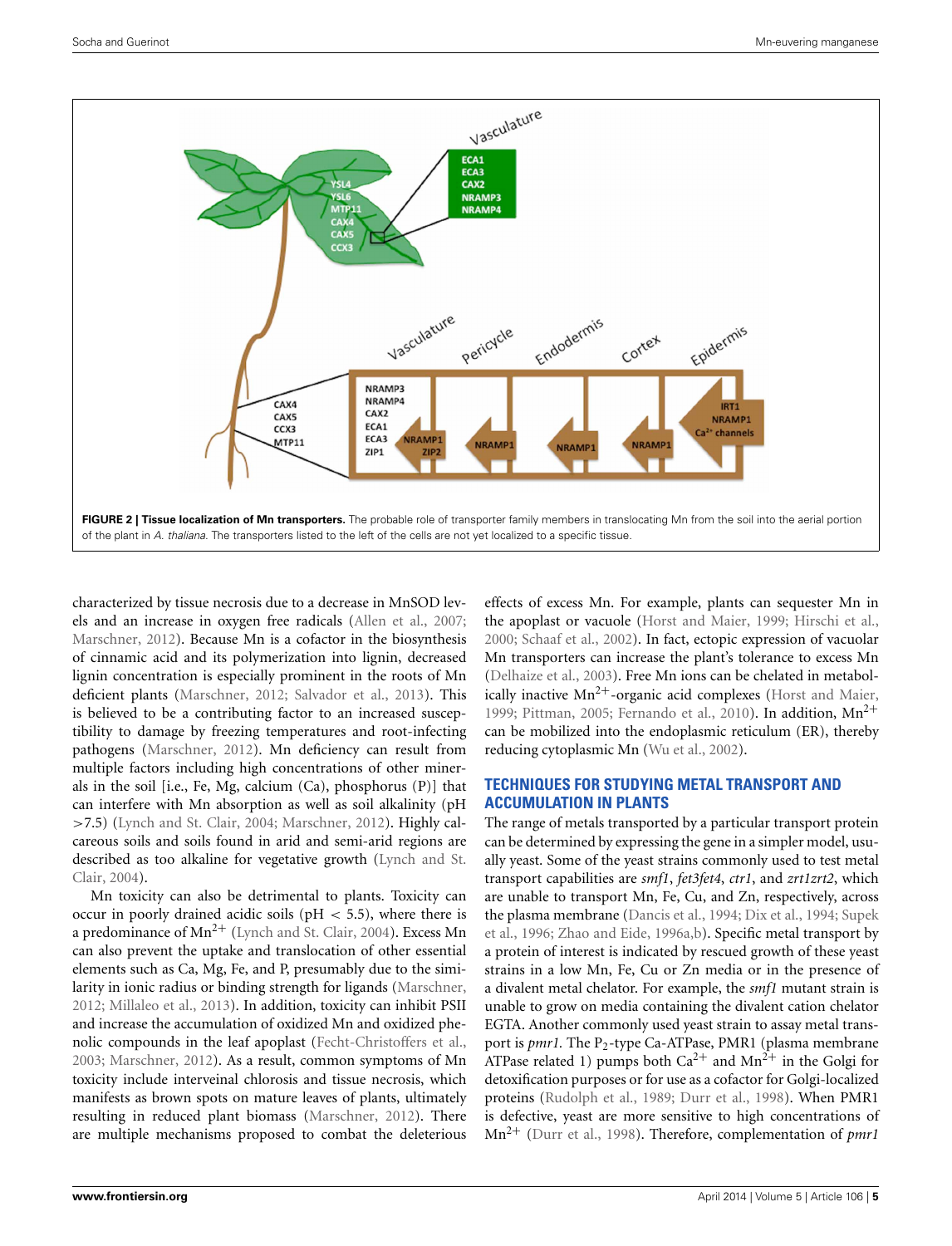yeast with a Mn efflux transporter should restore growth when Mn in the media is high. Indirect studies using yeast, such as competition assays, are sometimes used to determine if a transporter has broad specificity (examples can be found in [Grotz et al.](#page-13-20), [1998](#page-13-20); [Kaiser et al., 2003](#page-14-4)). However, further studies are necessary to confirm biological function.

Xenopus oocytes, immature eggs of an aquatic frog, are used to study the physiological function of a transporter. Electrophysiological measurements can be recorded in this system as well as uptake of radioactively labeled metals like 54Mn. This system also allows for the addition of any potential metal chelators necessary for Mn translocation across the membrane. While it is not clear whether Mn-specific metallochaperones exist in plants, Mn can complex with nicotianamine (NA), phytosiderophores (PS), p[hytate](#page-13-21) [and](#page-13-21) [organic](#page-13-21) [acids](#page-13-21) [\(Koike et al., 2004](#page-14-5)[;](#page-13-21) Haydon and Cobbett, [2007;](#page-13-21) [Fernando et al., 2010\)](#page-13-16).

Mn content in plant tissues or in yeast expressing a plant transporter is measured to demonstrate difference in Mn transport efficiency. To date, the most accurate and sensitive method to measure metal content in a sample is Inductively Coupled Plasma Mass Spectrometry (ICP-MS) [\(Baxter et al., 2008;](#page-12-8) [Donner et al.](#page-13-22), [2012](#page-13-22)). However, because ICP-MS requires the total digestion of a sample, it does not collect spatial information about an element *in vivo*. For some metals, ion specific fluorophores exist, which, in conjunction with confocal microscopy, can image the subc[ellular](#page-14-19) [localization](#page-14-19) [of](#page-14-19) [a](#page-14-19) [metal](#page-14-19) [\(Burdette et al.](#page-12-9)[,](#page-14-19) [2001](#page-12-9)[;](#page-14-19) Miller et al., [2006](#page-14-19), [2008;](#page-14-20) [Yoon et al.](#page-16-5), [2007](#page-16-5)), but there is currently no Mnspecific fluorescent probe. Therefore, other techniques are needed to spatially resolve Mn localization in a cell.

Quantitative *in vivo* cryo-scanning electron microscopy (SEM)/energy dispersive X-ray analysis (EDAX) has been used to provide detailed electron micrographs of tissue from hyperaccumulator plants along with energy dispersive X-ray spectra from regions of interest [\(Fernando et al., 2006b\)](#page-13-23).The samples are prepared by rapidly freezing them in liquid nitrogen, which preserves the metal location during processing and microbeam exposure [\(Fernando et al.](#page-13-24), [2013](#page-13-24)). Further analysis using Particle-Induced X-ray Emission induced by a focused ion beam  $(\mu$ PIXE) was used to confirm the cryo-SEM/EDAX results [\(Fernando et al., 2006a\)](#page-13-25). Synchrotron X-Ray Fluorescence (SXRF) technology is a method used to localize metals *in vivo* at resolutions down to 250 nm. For a review on how SXRF can be used to study gene function see [Punshon et al.](#page-15-20) [\(2013](#page-15-20)). It is important to recognize that no one method stands alone in determining the role of a protein in Mn translocation and multiple methods must be used in parallel.

## **MANGANESE LOCALIZATION** *IN PLANTA*

Intracellular Mn is found in multiple locations in the cell including the chloroplast, cell wall, mitochondria and Golgi apparatus [\(Pittman, 2005](#page-15-17)). Mn is also located in the vacuole, an organelle that is critical for cellular metal homeostasis, where it serves as an intracellular sink when metals are in excess and as a source when metals are limited [\(Pittman](#page-15-17), [2005;](#page-15-17) [Fernando et al., 2006a;](#page-13-25) [Lanquar et al.](#page-14-21), [2010](#page-14-21)). Much of the Mn imaging in plant tissues has been performed on Mn hyperaccumulators, due to their unique metabolism and ease of imaging Mn-enriched tissues [\(Leitenmaier and Kupper, 2013](#page-14-22)). To date, there are around 22 Mn hyperaccumulators identified around the world [\(Fernando et al.](#page-13-24),



<span id="page-6-0"></span>[2013](#page-13-24)). The majority of hyperaccumulator plants' primary sequestration sites are in non-photosynthetic tissues such as trichomes (leaf hairs) and epidermal tissue. However, Mn hyperaccumulators can sequester excess Mn in photosynthetic tissues as well as non-photosynthetic tissues. In previous studies of five different Mn hyperaccumulators, excess foliar Mn was concentrated in the double layer of chloroplast containing palisade mesophyll cells in the leaf [\(Fernando et al., 2006a](#page-13-25)[,b](#page-13-23)). In contrast, the Mn hyperaccumulator, *Maytenus founieri*, exhibited increased Mn accumulation in the non-photosynthetic leaf epidermal tissues, which is reminiscent of other metal hyperaccumulators such as the Zn/Cd hyperaccumulator *A. halleri* [\(Fernando et al., 2008](#page-13-26)).

SXRF can be used to spatially localize and quantify Mn in *A. thaliana* seeds at a resolution high enough to resolve metals at a subcellular level [\(Donner et al.](#page-13-22), [2012\)](#page-13-22). Recent studies using µPIXE confirmed SXRF data that Mn is localized to spongy mesophyll on the abaxial side of the embryonic leaf [\(Kim et al.](#page-14-14), [2006](#page-14-14); [Schnell Ramos et al.](#page-15-21), [2013](#page-15-21)) (**[Figure 3](#page-6-0)**). [Donner et al.](#page-13-22) [\(2012\)](#page-13-22) pointed out that, due to its requirement for photosynthesis, Mn needs to relocate to the palisade mesophyll cells during germination.

## **MANGANESE TRANSPORTERS**

Studying the metal transport mechanisms of other species can greatly assist our understanding of how plants take up and distribute Mn. While Mn transport is relatively understudied in plants, it is well understood in bacterial and yeast systems [\(Jakubovics and Jenkinson](#page-13-27)[,](#page-14-23) [2001](#page-13-27)[;](#page-14-23) [Culotta et al.](#page-12-10)[,](#page-14-23) [2005](#page-12-10)[;](#page-14-23) Papp-Wallace and Maguire, [2006;](#page-14-23) [Reddi et al.](#page-15-22), [2009\)](#page-15-22). In the yeast, *Saccharaomyces cerevisiae*, Mn is transported into the cell through the high affinity  $Mn^{2+}$  transporter SMF1 of the NRAMP family [\(Supek et al.](#page-15-18), [1996\)](#page-15-18) and the high affinity phosphate transporter, PHO84 [\(Jensen et al.](#page-13-28), [2003\)](#page-13-28). PHO84-type phosphate transporters prefer neutral metal-phosphate complexes; therefore the substrate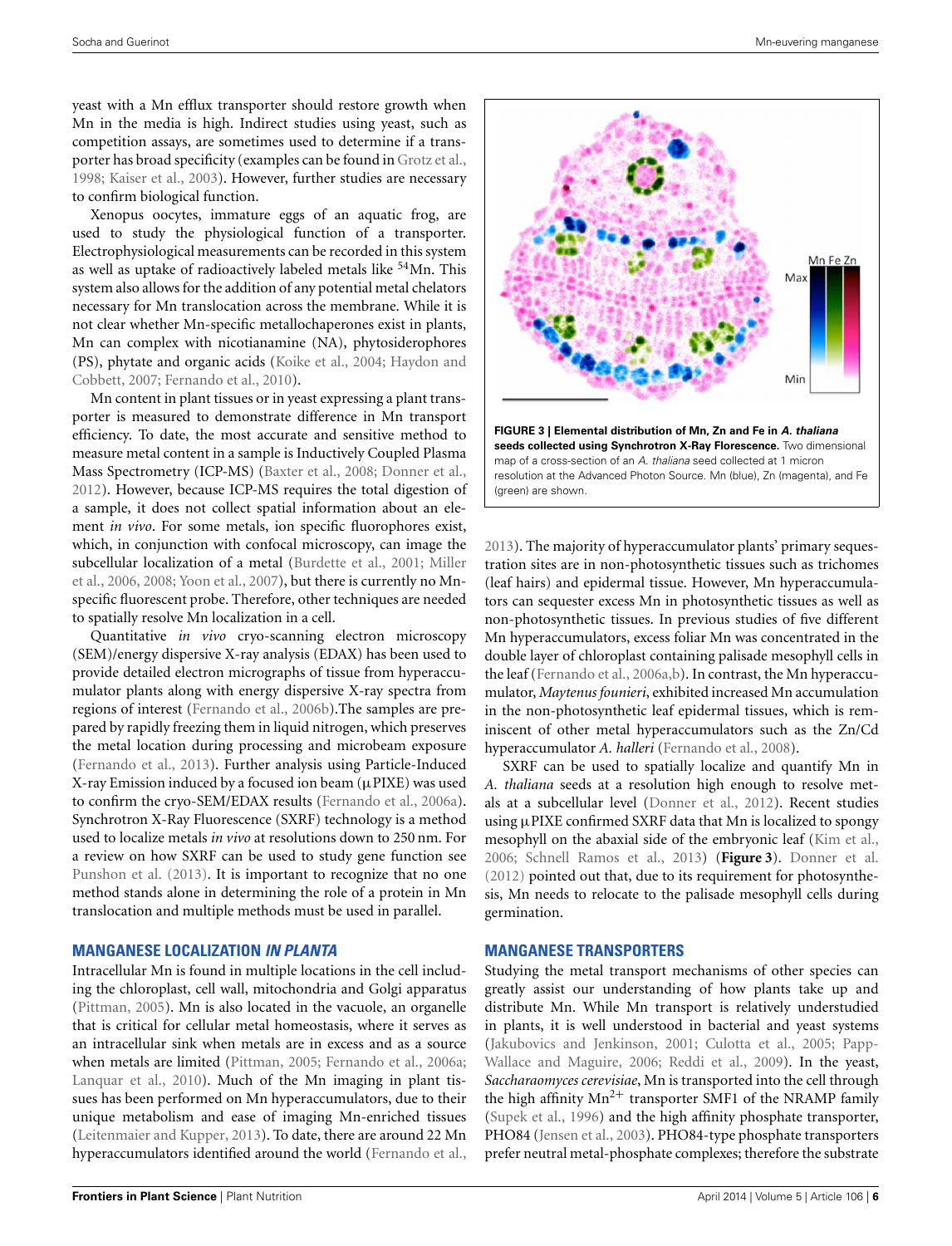is presumed to be  $MnHPO<sub>4</sub>$  [\(Jensen et al.](#page-13-28), [2003](#page-13-28)). The photosynthetic alga *Chlamydomonas* also encodes an NRAMP protein that is predicted to be involved in high affinity  $Mn^{2+}$  influx (Allen et al., [2007\)](#page-12-7). Photosynthetic autotrophs such as cyanobacteria require Mn for PSII assembly and a gene product with sequence similarity to an ABC (ATP binding cassette)-type transporter is imp[licated in Mn uptake in this organism \(](#page-12-11)Bartsevich and Pakrasi, [1995](#page-12-11)).

There are few Mn-only transporters identified in plants. One possible explanation is that Mn shares many of the same transporters as other divalent cations such as Fe. One study found that it might not be possible to uncouple Mn and Fe transport in one high affinity Fe transporter after systematically introducing poin[t mutations into the metal binding domain of IRT1 \(](#page-15-23)Rogers et al., [2000](#page-15-23)). In fact, the majority of transporters implicated in Mn translocation have broad specificity for several divalent cations including Fe, Zn, Cu, Cd, Ca, Co (cobalt), Ni (nickel). The transporter families discussed below are organized based on transport of Mn into or out of the cytosol.

#### **TRANSPORT INTO THE CYTOSOL** *NRAMP family*

NRAMP1 was first characterized in mice as a gene involved in resistance to intracellular pathogens [\(Nevo and Nelson, 2006](#page-14-24)). Like many of the transporter families implicated in Mn transport, the NRAMPs transport a broad range of metals and can transport  $Mn^{2+}$  as well as Fe<sup>2+</sup>, Zn<sup>2+</sup>, Cd<sup>2+</sup>, Cu<sup>2+</sup>, Ni<sup>2+</sup>, Co<sup>2+</sup>, and  $Al^{3+}$  [\(Nevo and Nelson](#page-14-24), [2006](#page-14-24); [Xia et al.](#page-15-24), [2010\)](#page-15-24). The plant NRAMP proteins are predicted to be ion transporters based on sequence and predicted structural homology to the NRAMPs characterized in organisms such as humans and yeast. NRAMPs have between 10 and 12 transmembrane domains and a consensus transport sequence between transmembrane domains 8 and 9 that is shared with other ion channels and transporters [\(Cellier et al.](#page-12-12), [1995\)](#page-12-12).

NRAMP proteins have been characterized in a number of plant species including *Solanum lycopersicum*, *Glycine max*, *Malas baccata*, *Thlaspi japonicum* and hyperaccumulators *A. halleri* and *Thlaspi caerulescens* [\(Bereczky et al.](#page-12-2), [2003](#page-12-2); [Kaiser et al., 2003;](#page-14-4) [Mizuno et al., 2005;](#page-14-25) [Xiao et al., 2008](#page-15-25); [Oomen et al., 2009\)](#page-14-26). There are 6 and 7 NRAMP transporter proteins in *A. thaliana* and *Oryza sativa*, respectively. The first NRAMP genes cloned from plants were from rice in 1997 [\(Belouchi et al.](#page-12-13), [1997\)](#page-12-13). However, not all are functionally characterized [\(Bennetzen](#page-12-14), [2002;](#page-12-14) [Nevo and Nelson,](#page-14-24) [2006](#page-14-24)).

Functional characterization of AtNRAMP1, AtNRAMP3, and AtNRAMP4 was first reported in 2000 [\(Thomine et al., 2000](#page-15-2)). AtNRAMP1 is believed to be a high affinity Mn transporter in the root due to the transcriptional upregulation of *AtNRAMP1* in the r[oot under Mn deficiency and its PM localization \(](#page-12-1)Cailliatte et al., [2010](#page-12-1)). In addition, *AtNRAMP1* expression increases in Fe deficiency and the protein complements yeast defective in Fe or Mn transport [\(Curie et al., 2000\)](#page-12-0). Studies show that Arabidopsis *Atnramp1* knockout lines are more susceptible to Mn deficiency, accumulate less Mn in the shoot when grown without Mn and have decreased Mn in the root when grown under Mn replete conditions [\(Cailliatte et al., 2010](#page-12-1)). Plants overexpressing *AtNRAMP1* are more resistant to Mn deficiency. Elemental

images of Mn in *Atnramp1–1* mutant seeds shows wild type distribution of Mn, therefore it is unlikely that these genes are necessary for Mn loading into the embryonic cotyledons [\(Donner et al.,](#page-13-22) [2012](#page-13-22)).

AtNRAMP3 and AtNRAMP4 are also able to complement yeast deficient in either Mn or Fe uptake. *Atnramp3–1* mutants show increased Mn in the roots of plants grown in Fe limited conditions while Mn accumulation decreased when *AtNRAMP3* is expressed in the cell under control of the strong 35S promoter [\(Thomine et al.](#page-15-26), [2003\)](#page-15-26). This phenotype is possibly due to the vacuolar localization of this transporter. Expression data and transcriptional fusions to the promoters of *AtNRAMP3* and *AtNRAMP4* show that the transporters are expressed in the root stele and the vasculature of leaves and cotyledons and are highly upregulated during Fe deficiency [\(Thomine et al., 2000](#page-15-2), [2003;](#page-15-26) [Lanquar et al., 2005](#page-14-27)). AtNRAMP4 was identified as part of the vacuolar proteome in *A. thaliana* mesophyll cells [\(Carter et al.,](#page-12-15) [2004](#page-12-15)). Translational fusions of both AtNRAMP3 and AtNRAMP4 proteins show that they are localized to the vacuolar membrane; therefore they are thought to be important for metal remobilization from the vacuole, *in planta* [\(Thomine et al.](#page-15-26), [2003\)](#page-15-26).

AtNRAMP3 and AtNRAMP4 transporters are functionally redundant; only *Atnramp3nramp4* double mutants exhibit a strong phenotype in response to metal deficiency. Both AtNRAMP3 and AtNRAMP4 are considered necessary for Fe remobilization during early germination due to their high expression [levels at this growth stage](#page-14-21) [\(Lanquar et al.](#page-14-27)[,](#page-14-21) [2005](#page-14-27)[\).](#page-14-21) Lanquar et al. [\(2010\)](#page-14-21) demonstrated that AtNRAMP3 and AtNRAMP4 are necessary for Mn export from the vacuole in the mesophyll cells of adult plant leaves. Double mutants have increased Mn accumulation in vacuoles. Under Mn deficiency, double mutants exhibit stunted growth and chlorosis when compared to wild type. Expression of either AtNRAMP3 or AtNRAMP4 in the double mutant can restore growth in Mn deficiency. Interestingly, it has been shown in other photosynthetic organisms that MnSOD activity decreases before there is a loss of function PSII in response to Mn deficiency [\(Allen et al.](#page-12-7), [2007\)](#page-12-7). However, in Arabidopsis *Atnramp3nramp4* double mutants, the level of active PSII [decreases](#page-14-21) [while](#page-14-21) [there](#page-14-21) [is](#page-14-21) [no](#page-14-21) [loss](#page-14-21) [of](#page-14-21) [MnSOD](#page-14-21) [activity](#page-14-21) [\(](#page-14-21)Lanquar et al., [2010\)](#page-14-21). These results suggest intra-organellar crosstalk between the chloroplast and vacuole that mediate proper Mn distribution in the cell.

To date, it is not known whether AtNRAMP2, AtNRAMP5 or AtNRAMP6 are important for Mn homeostasis.

Of the 7 NRAMPs in rice, only 4 have been functionally characterized. *O. sativa* plants utilize OsNRAMP3 to respond to environmental changes in Mn availability. *OsNRAMP3* is constitutively expressed in the node of rice, which connects the vasculature of the root to aerial tissues of the plant (including the leaves, panicles and stems) [\(Yamaji et al.](#page-16-0), [2013\)](#page-16-0). Under Mn deficiency, the PM localized OsNRAMP3 transports Mn from the transpiration stream in the xylem of enlarged vascular bundles to the younger tissues and panicles to meet minimal growth requirements. In contrast, when Mn is in excess, OsNRAMP3 is internalized in vesicles and rapidly degraded. Then, Mn is preferentially loaded into the older leaves, which are directly connected to the xylem-enlarged vascular bundles, thereby protecting developing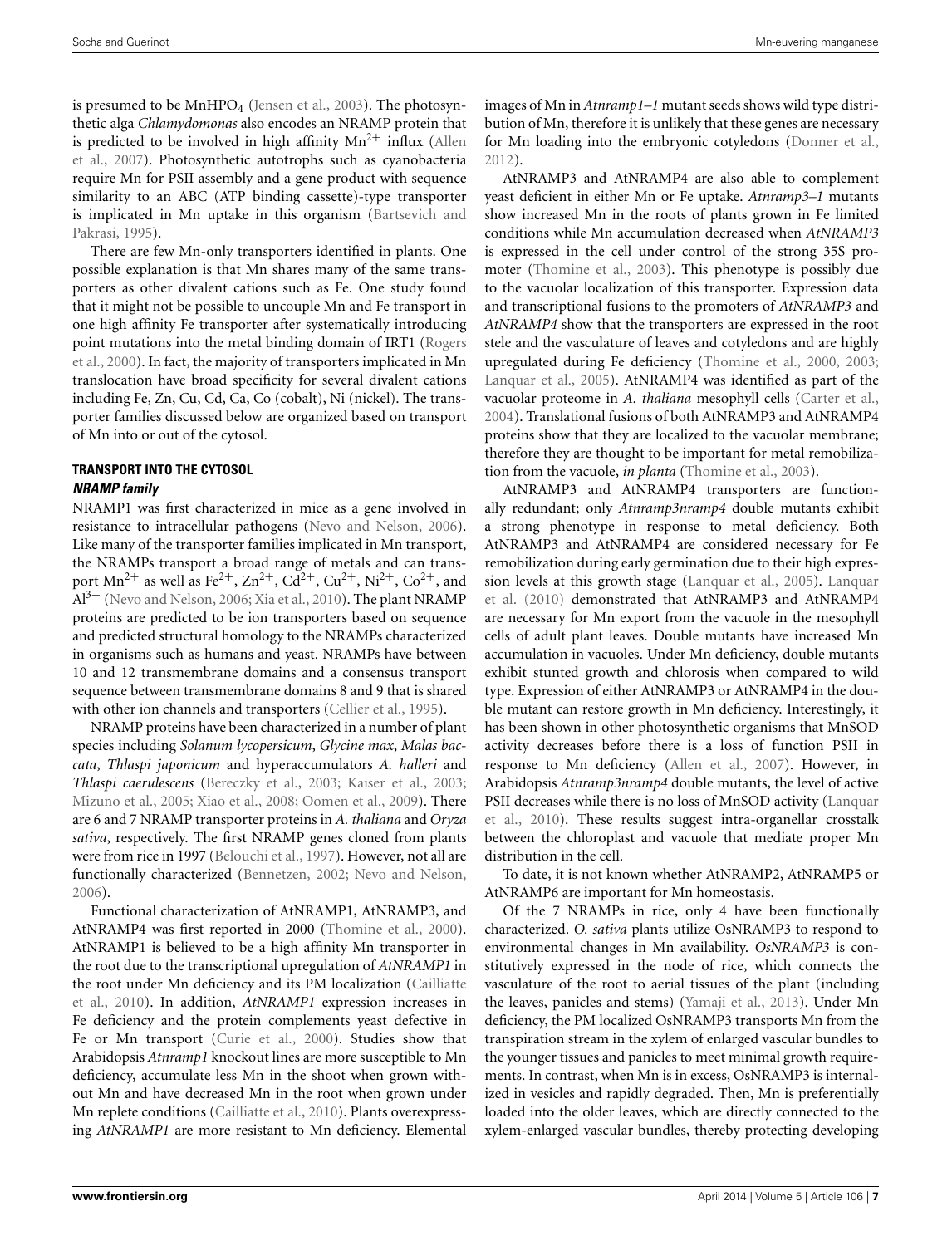tissue from Mn toxicity. This study demonstrates the importance of post-translational regulation in response to environmental nutrient availability.

*OsNRAMP5*, on the other hand, does not respond to varying levels of environmental Mn, although gene expression increases slightly in the roots when plants are under Fe or Zn deficiency [\(Sasaki et al.](#page-15-3), [2012\)](#page-15-3). Expression is seen in the mature zones of the root, more specifically at the PM of the exodermal and endodermal layers. Knockdown and RNAi lines accumulate less Mn in the roots and shoots and growth is stunted in response to Mn deficiency [\(Ishimaru et al., 2012;](#page-13-1) [Sasaki et al.](#page-15-3), [2012\)](#page-15-3). This phenotype is specific to Mn and not to other metal deficiencies tested, such as Fe-deficiency [\(Sasaki et al., 2012\)](#page-15-3). Supplementing the plant with excess Mn does not rescue the growth defect. Therefore, it is likely that OsNRAMP5 is essential for Mn uptake from the soil in rice.

#### *YSL family*

The YSL transporters belong to a poorly characterized family of oligopeptide transporters (OPTs), which can transport amino acid-containing compounds and their derivatives [\(Yen et al.](#page-16-6), [2001](#page-16-6)). They are not found in all kingdoms, rather they are only found in plants, bacteria, fungi and archaea [\(Yen et al., 2001](#page-16-6)). The family is named after maize YS1 (ZmYS1), which accumulates in the root PM when Fe is scarce [\(Von Wiren et al., 1994;](#page-15-27) [Roberts et al., 2004](#page-15-5); [Schaaf et al.](#page-15-6), [2004;](#page-15-6) [Ueno et al.](#page-15-7), [2009](#page-15-7)). The characteristic interveinal chlorosis in the leaf of *ys1* knockdown mutants prompted the name "yellow stripe." Transport studies in both yeast and oocytes suggest that it can transport metals such as Mn, Zn, Cu, Ni, Cd as well as Fe [\(Schaaf et al., 2004](#page-15-6)). Therefore, it is reasonable to hypothesize that YSLs can transport Mn in other plant species.

YSL proteins mediate cellular uptake of metals complexed to non-proteinogenic amino acids: PS or its biosynthetic precursor NA [\(Yen et al.](#page-16-6), [2001\)](#page-16-6). There is evidence that PS and NA are ligands for Mn [\(Schaaf et al., 2004](#page-15-6); [Haydon and Cobbett,](#page-13-21) [2007](#page-13-21)). Graminaceous plants (grasses) that include many crop species, use PS and NA for metal uptake and translocation, respectively [\(Palmer and Guerinot, 2009](#page-14-28)). PS is not produced by non-graminaceous plants (such as *A. thaliana*). Therefore, YSLs in non-grasses most likely use NA for intercellular and intracellular metal transport [\(Bashir et al., 2011\)](#page-12-16).

There are eight predicted *YSL* genes in *A. thaliana* based on sequence similarity to YS1 [\(Curie et al.](#page-13-29), [2001](#page-13-29)). Knocking out a single *AtYSL* gene does not produce a strong visible phenotype [\(Didonato et al., 2004](#page-13-30); [Waters et al.](#page-15-28), [2006;](#page-15-28) [Curie et al.](#page-13-31), [2009;](#page-13-31) [Conte et al.](#page-12-3), [2013](#page-12-3); [Divol et al.](#page-13-2), [2013](#page-13-2)). However, it was discovered that if crosses are made between *Atysl* knockouts whose genes are in the same AtYSL subclass, a visible phenotype is observed. Examples include *[Atysl1ysl3,](#page-13-31) [Atysl4ysl6](#page-13-31)*, and *Atysl5ysl7* (Curie et al., [2009;](#page-13-31) [Conte et al.](#page-12-3), [2013](#page-12-3); [Divol et al.](#page-13-2), [2013](#page-13-2)). Proteomics studies of the Arabidopsis vacuole predicted AtYSL4 and AtYSL6 to be vacuolar-localized [\(Jaquinod et al., 2007](#page-13-32)). Evidence shows that they are either located at the vacuole/endocompartments (shown via translational fusions) or the chloroplast (shown via immunofluorescence) [\(Conte et al., 2013](#page-12-3); [Divol et al., 2013\)](#page-13-2). Data suggests that these proteins may be effluxers of heavy metals from an internal cellular compartment. [Conte et al.](#page-12-3) [\(2013\)](#page-12-3) observed

that in comparison to wild type and single mutants, the double mutant is more resistant to prolonged growth on excess Mn. This phenotype was not reported by [Divol et al.](#page-13-2) [\(2013](#page-13-2)). Thus far, the physiological role of AtYSL4 and AtYSL6 in Mn homeostasis remains to be clarified.

In rice, there are 18 putative *YSL* genes [\(Koike et al.](#page-14-5), [2004](#page-14-5); [Conte et al., 2013\)](#page-12-3). OsYSL2 and OsYSL6 are implicated in Mn homeostasis. Electrophysiological and localization studies suggest the OsYSL2 is involved in lateral movement of  $Mn^{2+}$ -NA complex[es via the phloem and loading into developing seeds \(](#page-14-5)Koike et al., [2004](#page-14-5)). OsYSL6 is required for Mn detoxification when soil Mn is in excess [\(Sasaki et al.](#page-15-4), [2011](#page-15-4)). OsYSL6 is expressed constitutively in all cells of the roots and the shoots, particularly in senescing leaves. GFP-fusions of the protein disrupt localization, but due to successful complementation of the *smf1* yeast mutant, it is hypothesized to localize to the PM. When expressed in yeast, OsYSL6 translocates Mn<sup>2+</sup>-NA. In *Osysl6* knockouts, plants exhibit symptoms of toxicity and excess Mn accumulates in the apoplast of the roots and shoots. When  $Mn^{2+}$  accumulates in the apoplast, it is oxidized into  $Mn^{3+}$ , which in turn will oxidize proteins and lipids [\(Fecht-Christoffers et al., 2003\)](#page-13-14). Therefore, it is probable that when plants are exposed to high levels of Mn, OsYSL6 translocates Mn from the apoplast to the symplast where it is properly sequestered.

## *ZIP family*

The *ZIP* gene family members are known to transport a broad range of metals including Fe<sup>2+</sup>, Zn<sup>2+</sup>, Cd<sup>2+</sup>, Co<sup>2+</sup>, and Mn<sup>2+</sup> in both eukaryotes and prokaryotes [\(Korshunova et al., 1999](#page-14-6); [Guerinot, 2000](#page-13-33)). Structurally, they are composed of eight transmembrane domains with the N- and C- termini facing outside the PM. Their length and amino acid composition varies within the cytoplasmic variable region between transmembrane domains 3 and 4. The variable region contains a conserved histidine motif that is believed to be important for metal binding and point mutations of inter-membrane domains can alter metal selectivity [\(Guerinot](#page-13-33), [2000](#page-13-33); [Rogers et al.](#page-15-23), [2000](#page-15-23)).

The ZIP family of metal transporters is named for its founding members in both *S. cerevisae* and *A. thaliana*, respectively [\(Grotz et al., 1998](#page-13-20)). Of the 16 ZIP transporters in Arabidopsis, few have been functionally characterized [\(Maser et al.](#page-14-29), [2001](#page-14-29); [Rampey et al., 2013\)](#page-15-29). IRT1 (Iron Regulated Transporter 1) is a high affinity Fe transporter that also has low affinity for other metals including Mn [\(Eide et al., 1996](#page-13-3); [Korshunova et al.](#page-14-6), [1999](#page-14-6); [Vert et al., 2002](#page-15-8); [Yang et al.](#page-16-7), [2008\)](#page-16-7). It is upregulated in Fe deficient roots. In addition, exogenous Mn cannot rescue the chlorotic phenotype of *irt1* mutants, which only grow in the presence of excess Fe [\(Vert et al.](#page-15-8), [2002](#page-15-8)). However, *irt1* mutant plants accumulate less Mn in their tissues during Fe deficiency, suggesting that IRT1 is a major pathway for  $Mn^{2+}$  uptake when Fe is scarce [\(Connolly et al., 2002](#page-12-17)). Because Mn uptake is still required for the plant during Fe replete conditions, there is likely another PM membrane localized transporter on the root epidermis that can transport Mn. Interestingly, under  $Mn^{2+}$  deficiency, IRT1 transcript levels decrease and Fe transport increases as evidenced by high Fe concentrations in the plant [\(Yang et al.](#page-16-7), [2008](#page-16-7)).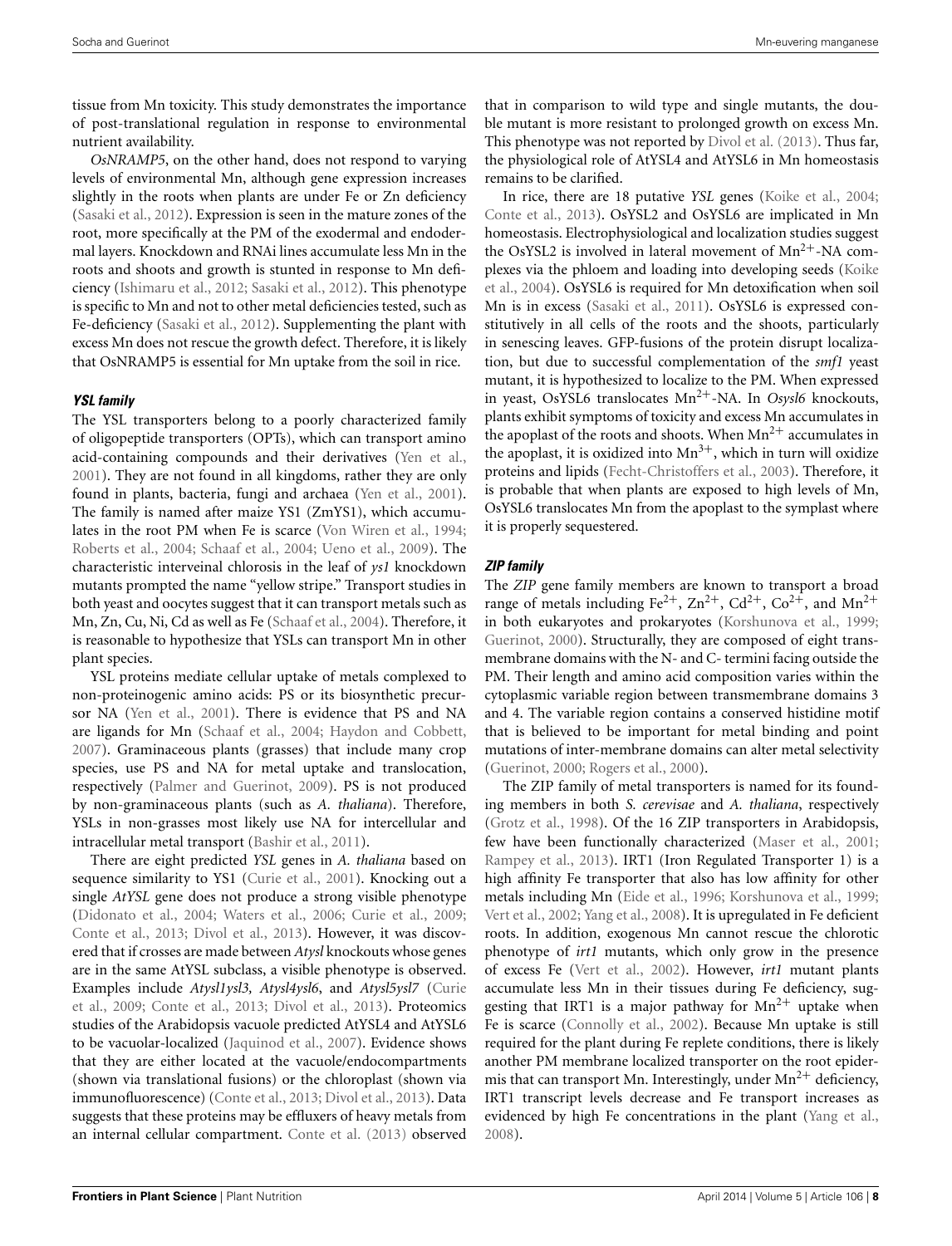A more recent study found that in addition to AtIRT1, six *A. thaliana* ZIPs could restore growth to the Mn uptake defective *smf1* mutant: AtZIP1, AtZIP2, AtZIP5, AtZIP6, AtZIP7, and AtZIP9 [\(Milner et al.](#page-14-7), [2013](#page-14-7)). AtZIP3, AtZIP4, AtZIP10, AtZIP11, AtZIP12 did not. *AtZIP8* is a pseudogene in Arabidopsis and this did not complement any of the yeast strains used in the study. Under normal conditions, AtZIP1, AtZIP2, and AtZIP6 are more highly expressed in the root while AtZIP7 transcript is more highly concentrated in the shoot. *AtZIP5* and *AtZIP9* transcripts are not very abundant and can be found in the root and shoot. The physiological roles of AtZIP6, AtZIP7, and AtZIP9 in Mn homeostasis *in planta* remain to be explored.

*AtZIP1* is most highly expressed in the root stele and is localized to the vacuole [\(Milner et al., 2013\)](#page-14-7). AtZIP1 is believed to remobilize Mn from vacuoles into the cytoplasm to allow for their translocation to the shoot. This function is supported by the phenotype of *Atzip1* T-DNA insertion lines, which are more sensitive to low Mn and accumulate more Mn in the root. AtZIP2 is proposed to supply Mn to the aerial tissues in the plant via the root vasculature and not through direct uptake from the soil based on it localization to the PM in the root stele. In addition, mutant plants lacking functional AtZIP2 are more tolerant to Mn toxicity and less tolerant to Mn-deficiency, suggesting their importance in Mn translocation to the shoot for sequestration of excess Mn or normal plant health. However, it is unlikely that AtZIP2 is the primary transporter of Mn in the root because gene expression decreases during Mn deficiency.

To date, the literature does not detail any OsZIPs that are able to transport Mn. However, *OsZIP5* transcript was slightly induced in the root upon Mn deficiency [\(Lee et al.](#page-14-30), [2010](#page-14-30)). Yet, it was not able to rescue *smf1* mutants and is therefore unlikely to be a direct transporter of Mn. ZIPs are described in other plant species, aside from Arabidopsis, that transport Mn. These species include *Solanum lycopersicum*, *Pisum sativa*, *Hordeum vulgare*, and *Medicago truncatula* [\(Eckhardt et al., 2001;](#page-13-4) [Bereczky et al.,](#page-12-2) [2003](#page-12-2); [Cohen et al., 2004](#page-12-4); [Lopez-Millan et al., 2004](#page-14-8); [Pedas et al.,](#page-15-9) [2008](#page-15-9)). Tomato LeIRT1 and LeIRT2 along with PsIRT1, HvIRT1, MtZIP4, and MtZIP7 can restore growth to *smf1* mutants in Mn limited media. In barley, Mn efficiency correlates with increased expression of HvIRT1, an OsIRT1 ortholog, in roots [\(Pedas et al.,](#page-15-9) [2008](#page-15-9)).

#### *Calcium-permeable channels*

Calcium-permeable channels located in the PM of the root cells are a  $Ca^{2+}$  influx pathway that may be permeable to  $Mn^{2+}$  (White et al., [2002\)](#page-15-30). Initial studies of these channels used biochemical and electrophysiological experiments to characterize their role in catalyzing cation influx because the genes encoding these channels had not been identified. A subset of cation channels that may be permeable to  $Mn^{2+}$  (as well as a broad range of other cations) are fo[und](#page-15-31) [in](#page-15-31) [the](#page-15-31) [apical](#page-15-31) [PM](#page-15-31) [of](#page-15-31) [Arabidopsis](#page-15-31) [root](#page-15-31) [hairs](#page-15-31) [\(](#page-15-31)Very and Davies, [2000\)](#page-15-31), protoplasts from the endodermis, cortex and root elon[gation](#page-14-31) [zone](#page-14-31) [and](#page-14-31) [the](#page-14-31) [epidermis](#page-14-31) [of](#page-14-31) [a](#page-14-31) [developing](#page-14-31) [root](#page-14-31) [tip](#page-14-31) [\(](#page-14-31)Kiegle et al., [2000\)](#page-14-31). They are also identified in the stele of maize roots [\(White et al., 2002\)](#page-15-30). In addition, *LCT1*, a gene in wheat roots that is potentially a  $Ca^{2+}$ -permeable channel, was cloned and heterologously expressed in a yeast mutant where the transport of  $Ca^{2+}$ 

is blocked by the addition of  $Mn^{2+}$  to the media [\(Clemens et al.,](#page-12-18) [1998](#page-12-18)). There is further evidence based on competition assays that  $Ca<sup>2+</sup>$ -permeable channels transport  $Mn<sup>2+</sup>$  in *A. thaliana* root hair tips [\(Wymer et al.](#page-15-32), [1997](#page-15-32)) and maize roots [\(Marshall et al.,](#page-14-32) [1994](#page-14-32)).

# **EXPORT FROM THE CYTOSOL** *CAX family*

The CAX proteins are one of five transporter families that constitute the  $Ca^{2+}/c$ ation antiporters (CaCA) superfamily (Shigaki and Hirschi, [2006;](#page-15-33) [Emery et al.](#page-13-34), [2012](#page-13-34)). Although the CAX family members were originally identified as  $Ca^{2+}$ transporters, further study revealed their ability to transport a wide array of ions, hence their name modification from "calcium exchanger" to "cation exchanger." Typically, the CAXs contain 11 transmembrane domains and are found in plants, fungi and bacteria and in lower vertebrates. They facilitate the redistribution of cations across a membrane using electrochemical energy generated by a proton pump in order to maintain optimal ionic concentrations in the cell.

There are six CAX proteins in *A. thaliana*, which are split into two distinct phylogenetic groups: AtCAX1, AtCAX3, and AtCAX4 are part of the Type IA subgroup and AtCAX2, AtCAX5, and AtCAX6 are part of the Type 1B subgroup [\(Shigaki et al., 2006](#page-15-34)). The biological significance of the subgroups is unclear. In plants, the CAXs mediate efflux of ions into the vacuole. AtCAX2 contains a three-amino acid  $Mn^{2+}$  binding domain (Cys-Ala-Phe) between transmembrane domain 4 and transmembrane domain 5 [\(Shigaki et al.](#page-15-11), [2003\)](#page-15-11). Expression of AtCAX2 in yeast can confer tolerance to  $Mn^{2+}$  toxicity [\(Schaaf et al.](#page-15-10), [2002;](#page-15-10) [Shigaki et al.,](#page-15-11) [2003](#page-15-11)). Furthermore, ectopic expression of AtCAX2 in tobacco (*Nicotiana tabacum*) can mediate vacuolar sequestration of Mn and confer resistance to high Mn stress [\(Hirschi et al., 2000](#page-13-5)), indicating a Mn transport function. In *A. thaliana*, *AtCAX2* is expressed at low levels in all tissues and does not respond to changes in Mn availability [\(Hirschi et al., 2000](#page-13-5)). However, Arabidopsis *Atcax2* mutants accumulate significantly less Mn in the vacuole compared to wild type [\(Pittman et al., 2004\)](#page-15-12). The *Atcax2* knockout mutants display no obvious phenotype, even under Mn stress, and some Mn does continue to accumulate in the vacuole, suggesting that there are other vacuolar transport[ers that can compensate for the absence of AtCAX2 \(](#page-15-12)Pittman et al., [2004](#page-15-12)). Candidates include AtCAX4 and AtCAX5 along with the AtCCX3 and AtVIT1 transporters, which will be discussed below.

AtCAX4 and AtCAX5 are likely involved in  $Mn^{2+}/H^+$  antiport activity. Like AtCAX2, AtCAX4, and AtCAX5 are located at the vacuolar membrane and are constitutively expressed at low levels in all tissues [\(Cheng et al.](#page-12-5), [2002;](#page-12-5) [Edmond et al.](#page-13-6), [2009](#page-13-6)). AtCAX5 is most highly expressed in the stem and root and AtCAX4 is more highly expressed in the roots (determined via qRT-PCR) and plays a role in root growth under ion stress, such as  $Mn^{2+}$  toxicity [\(Edmond et al.](#page-13-6), [2009](#page-13-6); [Mei et al.](#page-14-33), [2009](#page-14-33)). Interestingly, AtCAX4 and AtCAX5 RNA levels increase when plants are exposed to high Mn2+[\(Cheng et al.](#page-12-5), [2002;](#page-12-5) [Edmond et al., 2009](#page-13-6); [Mei et al.,](#page-14-33) [2009](#page-14-33)). AtCAX4 increases Mn stress tolerance when expressed in tobacco and AtCAX5 can rescue Mn-sensitive yeast, indicating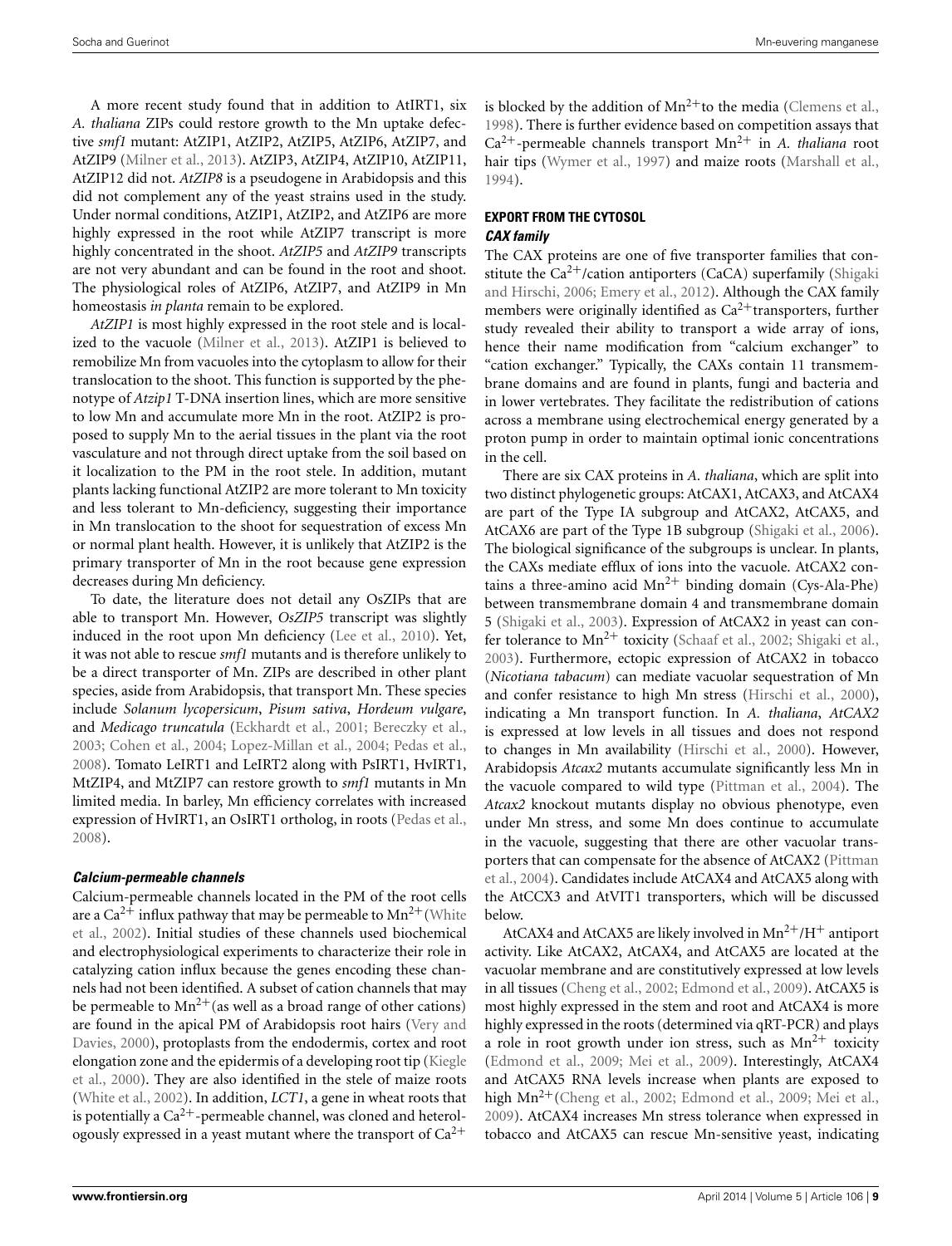thei[r ability to transport Mn](#page-13-6) [\(Korenkov et al.](#page-14-34)[,](#page-13-6) [2007](#page-14-34)[;](#page-13-6) Edmond et al., [2009\)](#page-13-6).

Thus far, single *Atcax* mutants do not exhibit strong phenotypes, even when exposed to Mn stress. This is possibly due to functional redundancy of the AtCAX proteins. A subset of double mutants in Arabidopsis are reported in the literature: *Atcax1cax3*, *Atcax2cax3*, and *Atcax1cax2* [\(Connorton et al., 2012;](#page-12-19) [Punshon et al.](#page-15-35), [2012\)](#page-15-35). AtCAX1 appears to be important for determining the phenotype of a double mutant plant. A study by [Connorton et al.](#page-12-19) [\(2012\)](#page-12-19), found that *Atcax2* and *Atcax2cax3* mutants are both more sensitive to high Mn than wild type. However, the *Atcax1cax2* double mutant does not display any signs of Mn toxicity, suggesting that by deleting *Atcax1* from the *Atcax2* mutants, Mn is once again able to accumulate in the vacuole. The phenotype of the *Atcax1cax2* mutant is consistent with the phenotype of the plants lacking a functional *AtCAX1* gene, which are also more tolerant to Mn toxicity. Therefore, it will be important to understand the apparent cross-talk that occurs between the AtCAX proteins, which confers their Mn transport capabilities.

There are five CAX proteins in the rice genome, all of which have been cloned and their transport specificities assessed in yeast [\(Kamiya et al., 2005](#page-14-10)). OsCAX1a and OsCAX3 confer Mn tolerance in yeast, therefore they are potentially  $Mn^{2+}/H^+$  exchangers *in planta* [\(Kamiya and Maeshima](#page-14-9), [2004;](#page-14-9) [Kamiya et al., 2005](#page-14-10)). It is important to note that CAX proteins can also transport Mn in other plant species. Examples include HvCAX2 in barley and LeCAX2 in tomato [\(Edmond et al.](#page-13-6), [2009](#page-13-6)). Future work is needed to confirm that they are also localized to the vacuole *in planta,* where they mediate Mn tolerance.

## *CCX family*

CCXs are one of five families of transporters, (along with the CAXs) which make up the CaCA superfamily [\(Shigaki et al.](#page-15-34), [2006](#page-15-34); [Emery et al., 2012\)](#page-13-34). There are five CCX proteins (CCX1-5), which were previously identified as CAX7-11. They were reclassified due to their higher sequence homology to the mammalian PM K<sup>+</sup>-dependent Na<sup>+</sup>/Ca<sup>2+</sup> exchangers (NCXs). Expression of AtCCX3 in yeast rescues mutants defective in either PM or vacuolar import of  $Mn^{2+}$  [\(Morris et al., 2008](#page-14-11)). However, GFP and HA tagged versions of the protein support localization to intracellular compartments. Wild type yeast expressing AtCCX3 had nearly double the Mn concentration when compared to yeast expressing the control vector. Also, when ectopically expressed in tobacco, plant  $Mn^{2+}$  concentration significantly increased as leaves matured, which led to tissue necrosis. This phenotype is likely due to the defects in ion homeostasis in the plant resulting in increased ROS as evidenced by higher oxidation of proteins compared to controls. In plants, treatment with Mn induces *AtCCX3* expression in roots and flowers [\(Morris et al.](#page-14-11), [2008](#page-14-11)). Like *Atcax* single mutants, there are no apparent growth defects in Arabidopsis *Atccx3* mutant plants, which could be due to functional redundancy. Interestingly, AtCCX3 can transport both monovalent and divalent cations. However, the only divalent cation that can be transported by AtCCX3 is  $Mn^{2+}$ . Whether other AtCCXs can translocate  $Mn^{2+}$  remains to be studied.

#### *CDF/MTP family*

The CDF family, also known as MTP, is ubiquitous among all kingdoms of life [\(Maser et al.](#page-14-29), [2001](#page-14-29); [Montanini et al.](#page-14-35), [2007\)](#page-14-35). The CDFs act as proton antiporters, which efflux metals such as  $\text{Zn}^{2+}$ , Fe<sup>2+</sup>, Co<sup>2+</sup>, Ni<sup>2+</sup>, Cd<sup>2+</sup>, and Mn<sup>2+</sup>out of the cytoplasm or into subcellular compartments [\(Gustin et al., 2011\)](#page-13-35). However, one CDF protein is reported to be responsible for Zn uptake into the cytoplasm [\(Cragg et al.](#page-12-20), [2002](#page-12-20)). The plant CDFs are clustered into three functional groups based on phylogenetic analysis: Zn-CDFs, Fe/Zn-CDFs, and Mn-CDFs [\(Montanini et al., 2007](#page-14-35); [Gustin et al.](#page-13-35), [2011\)](#page-13-35). Metal selectivity of the proteins is inferred from metal transport activity (either confirmed or hypothesized) of the respective members of the three subgroups. Mn-CDFs also contain amino acid residues that may predict metal specificity. The CDFs typically have six transmembrane domains and Mn-CDFs contain the highly conserved consensus sequence DXXXD (where  $X =$  any amino acid) in transmembrane domains 2 and 4, which is not found in the Zn- or Fe/Zn-CDFs [\(Montanini et al.](#page-14-35), [2007](#page-14-35)). Studies show that even single point mutations within key structural sites can alter metal ion specificity of the MTPs. For example, single point mutations in AtMTP1 [\(Podar et al., 2012](#page-15-36)) and OsMTP1 [\(Menguer et al.](#page-14-36), [2013\)](#page-14-36) allow Mn uptake, which is not observed with the wild type protein.

In plants, the CDFs are identified as MTPs due to their role in detoxification of heavy metals [\(Ricachenevsky et al.](#page-15-37), [2013](#page-15-37)). The first characterized Mn-CDF transporter was identified in the Mn hyperaccumulating tropical legume, *Stylosanthes hamata* [\(Delhaize et al.](#page-13-8), [2003](#page-13-8)). ShMTP8 (previously annotated ShMTP1) can confer  $Mn^{2+}$  tolerance when ectopically expressed in Arabidopsis or yeast by sequestering excess metal in the vacuole. Of the twelve identified CDFs in *A. thaliana*, there are four in the Mn-CDF subgroup, which are also highly similar to ShMTP8, suggesting similar function. These proteins are AtMTP8, AtMTP9, AtMTP10, AtMTP11. The Mn-CDFs are further divided into subgroup 8 (including AtMTP8 and ShMTP8) and subgroup 9 (including AtMTP9, AtMTP10, and AtMTP11). To date, AtMTP11 is the only functionally characterized Arabidopsis Mn-CDF. Yeast transformed with AtMTP11are more tolerant to  $Mn^{2+}$  [\(Delhaize et al., 2007;](#page-13-7) [Peiter et al., 2007\)](#page-15-13). In addition, increased  $Mn^{2+}$  dependent proton-transport activity was recorded in yeast microsomal vesicles prepared from yeast expressing AtMTP11 in comparison to vesicles prepared from the control yeast strain [\(Delhaize et al., 2007\)](#page-13-7). These data further support the role of AtMTP11 as an  $Mn^{2+}/H^+$  antiporter. Two independent studies localized AtMTP11 to the pre-vacuolar and Golgi-like compartments. Surprisingly, *AtMTP11* is most highly expressed in the leaf hydathodes and the root tip rather than in tissues that typically accumulate excess Mn such as the trichomes [\(Peiter et al.](#page-15-13), [2007](#page-15-13)). Hydathodes are involved in secretion of wate[r containing salts and metals from the leaf. Therefore,](#page-15-13) Peiter et al. [\(2007](#page-15-13)) hypothesized that AtMTP11 is involved in vesicular trafficking and exocytosis of excess Mn at secretory tissues where Mn will be excreted rather than stored. This hypothesis is supported by the phenotype of both knockout mutants and plants overexpressing AtMTP11. Arabidopsis *Atmtp11* mutants are hypersensitive to high Mn while overexpression lines are hypertolerant to high Mn [\(Delhaize et al., 2007](#page-13-7); [Peiter et al.](#page-15-13),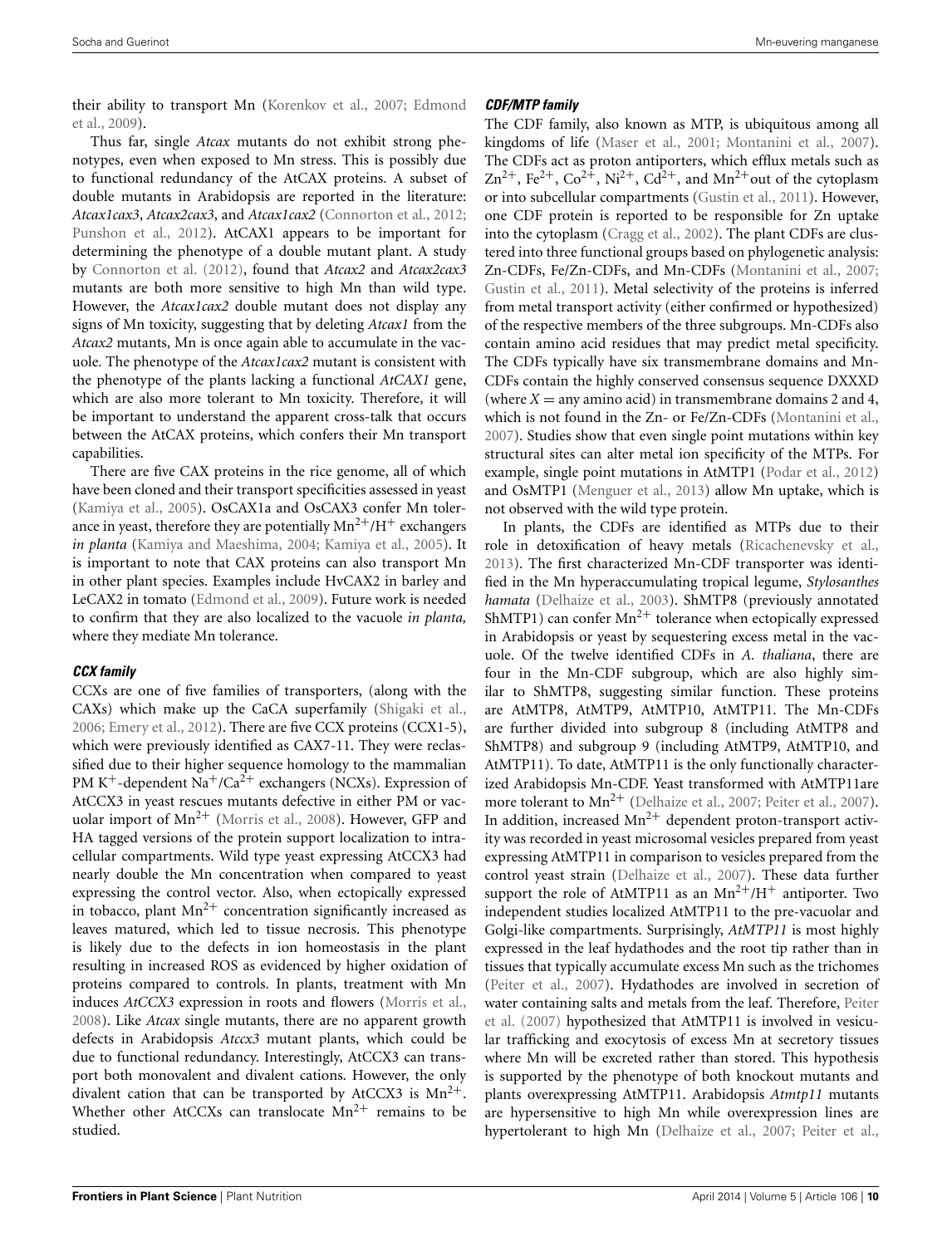[2007](#page-15-13)). Also, the *Atmtp11* mutants accumulate more Mn in the shoot and root, presumably due to their inability to secrete Mn from tissues [\(Peiter et al., 2007](#page-15-13)).

In rice there are five Mn-CDFs: OsMTP8 and OsMTP8.1 from Group 8 and OsMTP9, OsMTP11, and OsMTP11.1 from group 9. Recently, OsMTP8.1 was identified in a screen of rice shoot cDNAs that conferenced Mn tolerance in yeast [\(Chen et al., 2013](#page-12-6)). *pmr1* yeast mutants expressing OsMTP8.1 also accumulated more Mn. In rice, OsMTP8.1 is mainly expressed in shoots under all conditions tested, and expression increases in response to excess Mn. *Osmtp8.1* knockdown and knockout mutants exhibited toxicity symptoms in the presence of elevated Mn and Mn accumulation in the roots and shoot compared to wild type was reduced. The protein is localized to the vacuole, resulting in the hypothesis that OsMTP8.1 is important for Mn detoxification by sequestering Mn into the vacuole in rice plants.

Two MTP11 orthologs (PtMTP11.1 and PtMTP11.2) in poplar are believed to have a similar function as AtMTP11 due to their localization to Golgi-like compartments and ability to complement Arabidopsis *Atmtp11* plants [\(Peiter et al.](#page-15-13), [2007](#page-15-13)). Another study in beets (*Beta vulgaris*) identified two genes, *BmMTP10* and *BmMTP11*, which were named after their orthologs in *A. thaliana*. Much like AtMTP11, these proteins are associated with the Golgi and are hypothesized to efflux excess Mn via the secretory pathway. The conservation of Mn-CDF function among multiple plant species supports the importance of these transporters in Mn detoxification and cellular homeostasis.

#### *P-type ATPase family*

The endomembrane system is essential for coordinating ion homeostasis in the cell. Several transporters that localize to the vacuolar membrane are described to facilitate metal uptake and release. However, there are also transporters in other endomembrane compartments that are equally important. Currently, there are two characterized proteins in Arabidopsis, AtECA1 (ER-type calcium ATPases) and AtECA3, which are localized to the ER and Golgi Apparatus, respectively [\(Liang et al., 1997;](#page-14-37) [Wu et al., 2002;](#page-15-14) [Li et al.](#page-14-38), [2008](#page-14-38); [Mills et al., 2008\)](#page-14-12). AtECA1 and AtECA3 function as  $Mn^{2+}$  pumps that remove  $Mn^{2+}$  from the cytosol and deliver it into their respective endomembrane compartment.

The ECAs belong to the  $Ca^{2+}-ATP$ ase subfamily within the Ptype ATPase superfamily of transporters, which use energy from ATP hydrolysis to catalyze the translocation of cations across membranes [\(Baxter et al.](#page-12-21), [2003;](#page-12-21) [Huda et al., 2013\)](#page-13-36). Plant  $Ca^{2+}$ -ATPases are categorized into P2A and P2B-types, both of which are generally described as  $Ca^{2+}$  pumps [\(Evans and Williams, 1998;](#page-13-37) [Mills et al.](#page-14-12), [2008\)](#page-14-12). There are four predicted  $P_{2A}$ -type ECA proteins in *A. thaliana* [\(AtECA1-4\) and three in rice \(OsECA1-3\) \(](#page-12-21)Baxter et al., [2003\)](#page-12-21). P2A-type ATPases show sequence homology to the sarcoplasmic/ER  $Ca^{2+}-ATP$ ases (SERCA type) found in mammals. SERCAs, PMCAs (plasma membrane  $Ca^{2+}-ATP$ ases) and SPCAs (secretory pathway  $Ca^{2+}-ATP$ ases) comprise three distinct subfamilies of  $P_2$ -type Ca-ATPases in animal cells [\(Pittman et al.,](#page-15-38) [1999](#page-15-38); [Mills et al.](#page-14-12), [2008\)](#page-14-12). PMCAs are homologous to  $P_{2B}$ -type PMCAs, while there are no known SPCAs in plants.

Both AtECA1 and AtECA3 are able to restore the growth of *pmr1* yeast when Mn is high [\(Wu et al., 2002](#page-15-14); [Li et al.](#page-14-38), [2008;](#page-14-38)

[Mills et al., 2008](#page-14-12)). Proteomics analysis of Arabidopsis organelles, translational fusions and co-localization with marker proteins supports the ER localization of AtECA1 as well as the Golgi localization of AtECA3 [\(Wu et al.](#page-15-14), [2002](#page-15-14); [Dunkley et al.](#page-13-38), [2006;](#page-13-38) [Mills et al., 2008](#page-14-12); [Nikolovski et al., 2012\)](#page-14-39). AtECA1 is expressed in all major organs (especially in the root and flower) where it is believed to play a major role in managing Mn toxicity in the cell [\(Wu et al.](#page-15-14), [2002\)](#page-15-14). *Ateca1* mutants appear wild type when grown under standard conditions, yet are smaller and chlorotic in the presence of high Mn. Two different *Ateca3* mutants exhibit opposite phenotypes to Mn stress. *Ateca3-2* mutants are more susceptible to Mn deficiency [\(Mills et al., 2008](#page-14-12)). When grown without Mn, they display stunted growth and leaf chlorosis, which can be rescued by the addition of even trace amounts of Mn. The *Ateca3-4* [mutant](#page-14-38) [allele](#page-14-38) [is](#page-14-38) [more](#page-14-38) [sensitive](#page-14-38) [to](#page-14-38) [Mn](#page-14-38) [toxicity](#page-14-38) [\(](#page-14-38)Li et al., [2008](#page-14-38)). The phenotypes of plants carrying these alleles suggest that AtECA3 is important for pumping Mn into the Golgi for proper plant nutrition as well as detoxification via the Golgi compartments. Further investigation is needed to understand the variation between the alleles that uncouples the proposed dual function of the AtECA3 transporter.

There is no evidence that the Arabidopsis AtECA2 or AtECA4 transporters play a role in Mn homeostasis. In fact, *Ateca2* mutants appear similar to wild type when grown under high or low Mn [\(Mills et al.](#page-14-12), [2008](#page-14-12)). A tomato ECA, LCA1 (Lycopersicon esculentum  $Ca^{2+}-ATPases$ ), shows high amino acid sequence similarity to ECA2 (77%) in comparison to ECA1 and ECA3 [\(Pittman et al., 1999\)](#page-15-38). LCA1 can also complement the *pmr1* yeast mutant, suggesting that it is also an endocompartment-localized Mn2<sup>+</sup> pump [\(Johnson et al., 2009\)](#page-14-13). Additional study of ECAs *in A. thaliana*, rice and other crop species is required to clarify their role in Mn homeostasis *in planta*.

## *VIT/CCC1-like family*

CCC1 ( $Ca^{2+}$ -sensitive cross complementer 1), which transports Fe and Mn into the vacuole in yeast [\(Li et al., 2001](#page-14-40)), has six orthologs in Arabidopsis referred to as CCC1-like [\(Rampey et al.,](#page-15-39) [2006](#page-15-39); [Gollhofer et al.](#page-13-39), [2011](#page-13-39)). To date, AtVIT1 is the best characterized CCC1-like transporter and is likely involved in Mn uptake into the vacuole. As hypothesized, *ccc1* mutant yeast, when expressing AtVIT1, could accumulate Mn in the vacuoles [\(Kim et al., 2006](#page-14-14)). High-resolution SXRF images of *Atvit1* mutant seeds display highly localized Mn in the Arabidopsis embryo in a pattern identical to that seen in wild type. This is not wholly surprising considering the multitude of transporters that are implicated in Mn transport in the absence of AtVIT1. Therefore, although AtVIT1 is a potential route for Mn transport in planta, it does not appear to be essential for localization of Mn in the seed. The functional orthologs of AtVIT1 in rice (OsVIT1 and OsVIT2) are localized to the vacuole. They transport Mn, Fe and Zn in yeast, however physiological studies of mutants suggest that they are only Fe and Zn transporters *in planta* [\(Zhang et al., 2012](#page-16-1)).

#### **CONCLUSIONS AND FUTURE PERSPECTIVES**

Mn, although essential for plant survival, can be toxic to plants. Over the past few decades, several transporter families have been identified that play a role in Mn homeostasis. Interestingly, many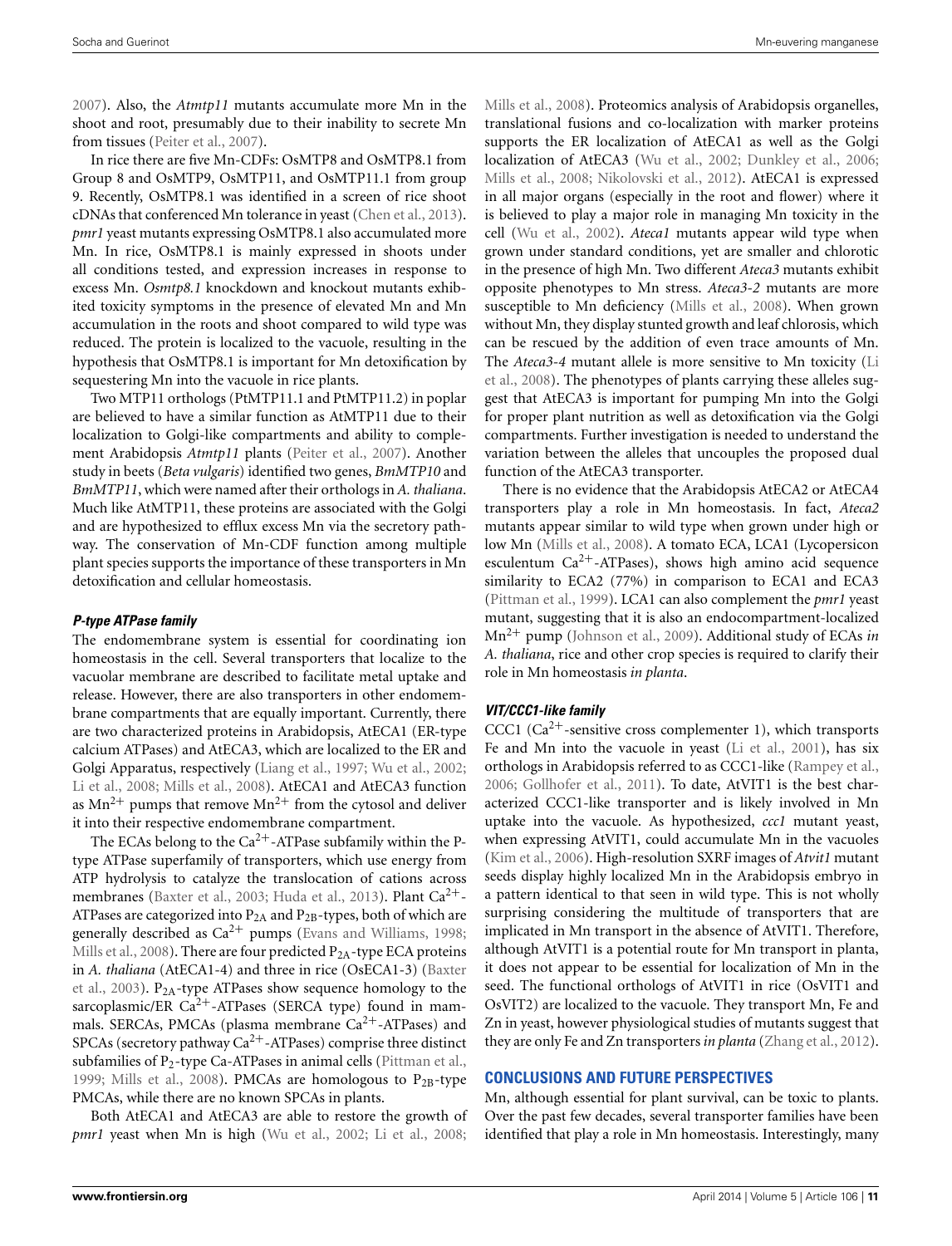of the transporters that translocate Mn have broad specificity for other ions, particularly divalent cations. For example, transporters such as IRT1, originally described as an Fe transporter in the root, can also transport Mn into the plant. In addition, CAX family members along with ECA proteins were originally thought to transport Ca; it was only subsequent research that discovered their roles in Mn transport as well. Despite the advancements in identifying Mn transporters, there is still a lot unknown regarding the molecular mechanisms controlling Mn homeostasis in plants. Many Mn transporters are not differentially regulated at the transcriptional level in response to Mn stress. Further research can explore the possibility that many of the transporters are under post-transcriptional or post-translational control. The degradation of OsNRAMP3 in response to Mn toxicity in rice may be a common mechanism used by plants to tolerate stress conditions [\(Yamaji et al.](#page-16-0), [2013](#page-16-0)).

Further characterization of orthologs of Mn transporters found in *A. thaliana* in crop species is a necessary step toward agronomic advancement. Research involving identification of genes involved in Mn homeostasis can be exploited to generate plants that are able to thrive in suboptimal soil conditions which would increase crop production and guarantee food security. For example, if we breed plants with high Mn uptake efficiency in the root, we can grow plants in highly alkaline soils where plants usually succumb to Mn deficiency. In conjunction, developing plants with increased Mn storage capability can assist in either soil Mn detoxification or improved growth of plants in acidic soils.

#### **ACKNOWLEDGMENTS**

We thank members of the Guerinot laboratory for helpful discussions; we also thank the many laboratories that have contributed to this field of investigation. In addition we would like to thank Tracy Punshon (Dartmouth College) for critical reading of the manuscript. Work in our laboratory is supported by grants from the National Science Foundation (IOS-091994; DBI 0701119), the National Institutes of Health (RO1 GM 078536), the Department of Energy (DE-FG-2-06ER15809) and the National Institute of Environmental Health Sciences (5 P42 ES007373) to Mary Lou Guerinot and a Fellowship from Sigma Delta Epsilon-Graduate Women in Science to Amanda L. Socha. Amanda L. Socha has also been partially supported by a training grant from the Department of Education's Graduate Assistance in Areas of National Need (GAANN) program. The SXRF image was obtained at The Advanced Photon Source. The Advanced Photon Source, an Office of Science User Facility operated for the U.S. Department of Energy (DOE) Office of Science by Argonne National Laboratory, was supported by the U.S. DOE under Contract No. DE-AC02-06CH11357.

#### **REFERENCES**

- <span id="page-12-7"></span>Allen, M. D., Kropat, J., Tottey, S., Del Campo, J. A., and Merchant, S. S. (2007). Manganese deficiency in Chlamydomonas results in loss of photosystem II and MnSOD function, sensitivity to peroxides, and secondary phosphorus and iron deficiency. *Plant Physiol.* 143, 263–277. doi: 10.1104/pp.106.088609
- <span id="page-12-11"></span>Bartsevich, V. V., and Pakrasi, H. B. (1995). Molecular identification of an ABC transporter complex for manganese: analysis of a cyanobacterial mutant strain impaired in the photosynthetic oxygen evolution process. *EMBO J.* 14, 1845–1853.
- <span id="page-12-16"></span>Bashir, K., Ishimaru, Y., Shimo, H., Nagasaka, S., Fujimoto, M., Takanashi, H., et al. (2011). The rice mitochondrial iron transporter is essential for plant growth. *Nat. Commun.* 2, 322. doi: 10.1038/ncomms1326
- <span id="page-12-8"></span>Baxter, I., Muthukumar, B., Park, H. C., Buchner, P., Lahner, B., Danku, J., et al. (2008). Variation in molybdenum content across broadly distributed populations of *Arabidopsis thaliana* is controlled by a mitochondrial molybdenum transporter (MOT1). *PLoS Genet.* 4:e1000004. doi: 10.1371/journal.pgen.1000004
- <span id="page-12-21"></span>Baxter, I., Tchieu, J., Sussman, M. R., Boutry, M., Palmgren, M. G., Gribskov, M., et al. (2003). Genomic comparison of P-type ATPase ion pumps in Arabidopsis and rice. *Plant Physiol.* 132, 618–628. doi: 10.1104/pp.103.021923
- <span id="page-12-13"></span>Belouchi, A., Kwan, T., and Gros, P. (1997). Cloning and characterization of the OsNramp family from *Oryza sativa*, a new family of membrane proteins possibly implicated in the transport of metal ions. *Plant Mol. Biol.* 33, 1085–1092. doi: 10.1023/A:1005723304911
- <span id="page-12-14"></span>Bennetzen, J. (2002). The rice genome. Opening the door to comparative plant biology*. Science* 296, 60–63. doi: 10.1126/science.1071402
- <span id="page-12-2"></span>Bereczky, Z., Wang, H. Y., Schubert, V., Ganal, M., and Bauer, P. (2003). Differential regulation of *NRAMP* and *IRT* metal transporter genes in wild type and iron uptake mutants of tomato. *J. Biol. Chem.* 278, 24697–24704. doi: 10.1074/jbc.M301365200
- <span id="page-12-9"></span>Burdette, S. C., Walkup, G. K., Spingler, B., Tsien, R. Y., and Lippard, S. J. (2001). Fluorescent sensors for Zn*(*2+*)* based on a fluorescein platform: synthesis, properties and intracellular distribution. *J. Am. Chem. Soc.* 123, 7831–7841. doi: 10.1021/ja010059l
- <span id="page-12-1"></span>Cailliatte, R., Schikora, A., Briat, J. F., Mari, S., and Curie, C. (2010). Highaffinity manganese uptake by the metal transporter NRAMP1 is essential for Arabidopsis growth in low manganese conditions. *Plant Cell* 22, 904–917. doi: 10.1105/tpc.109.073023
- <span id="page-12-15"></span>Carter, C., Pan, S., Zouhar, J., Avila, E. L., Girke, T., and Raikhel, N. V. (2004). The vegetative vacuole proteome of *Arabidopsis thaliana* reveals predicted and unexpected proteins. *Plant Cell* 16, 3285–3303. doi: 10.1105/tpc.104.027078
- <span id="page-12-12"></span>Cellier, M., Prive, G., Belouchi, A., Kwan, T., Rodrigues, V., Chia, W., et al. (1995). Nramp defines a family of membrane proteins. *Proc. Natl. Acad. Sci. U.S.A.* 92, 10089–10093. doi: 10.1073/pnas.92.22.10089
- <span id="page-12-6"></span>Chen, Z., Fujii, Y., Yamaji, N., Masuda, S., Takemoto, Y., Kamiya, T., et al. (2013). Mn tolerance in rice is mediated by MTP8.1, a member of the cation diffusion facilitator family. *J. Exp. Bot.* 64, 4375–4387. doi: 10.1093/jxb/ert243
- <span id="page-12-5"></span>Cheng, N. H., Pittman, J. K., Shigaki, T., and Hirschi, K. D. (2002). Characterization of CAX4, an Arabidopsis H*(*+*)* /cation antiporter. *Plant Physiol.* 128, 1245–1254. doi: 10.1104/pp.010857
- <span id="page-12-18"></span>Clemens, S., Antosiewicz, D. M., Ward, J. M., Schachtman, D. P., and Schroeder, J. I. (1998). The plant cDNA LCT1 mediates the uptake of calcium and cadmium in yeast. *Proc. Natl. Acad. Sci. U.S.A.* 95, 12043–12048. doi: 10.1073/pnas.95.20.12043
- <span id="page-12-4"></span>Cohen, C. K., Garvin, D. F., and Kochian, L. V. (2004). Kinetic properties of a micronutrient transporter from *Pisum sativum* indicate a primary function in Fe uptake from the soil. *Planta* 218, 784–792. doi: 10.1007/s00425-003-1156-7
- <span id="page-12-17"></span>Connolly, E. L., Fett, J. P., and Guerinot, M. L. (2002). Expression of the IRT1 metal transporter is controlled by metals at the levels of transcript and protein accumulation. *Plant Cell* 14, 1347–1357. doi: 10.1105/tpc.001263
- <span id="page-12-19"></span>Connorton, J. M., Webster, R. E., Cheng, N., and Pittman, J. K. (2012). Knockout of multiple Arabidopsis cation/H*(*+*)* exchangers suggests isoform-specific roles in metal stress response, germination and seed mineral nutrition. *PLoS ONE* 7:e47455. doi: 10.1371/journal.pone.0047455
- <span id="page-12-3"></span>Conte, S. S., Chu, H. H., Rodriguez, D. C., Punshon, T., Vasques, K. A., Salt, D. E., et al. (2013). *Arabidopsis thaliana* Yellow Stripe1-Like4 and Yellow Stripe1- Like6 localize to internal cellular membranes and are involved in metal ion homeostasis. *Front. Plant Sci.* 4:283. doi: 10.3389/fpls.2013.00283
- <span id="page-12-20"></span>Cragg, R. A., Christie, G. R., Phillips, S. R., Russi, R. M., Kury, S., Mathers, J. C., et al. (2002). A novel zinc-regulated human zinc transporter, hZTL1, is localized to the enterocyte apical membrane. *J. Biol. Chem.* 277, 22789–22797. doi: 10.1074/jbc.M200577200
- <span id="page-12-10"></span>Culotta, V. C., Yang, M., and Hall, M. D. (2005). Manganese transport and trafficking: lessons learned from *Saccharomyces cerevisiae*. *Eukaryot. Cell* 4, 1159–1165. doi: 10.1128/EC.4.7.1159-1165.2005
- <span id="page-12-0"></span>Curie, C., Alonso, J. M., Le Jean, M., Ecker, J. R., and Briat, J. F. (2000). Involvement of NRAMP1 from *Arabidopsis thaliana* in iron transport. *Biochem. J.* 347, 749–755. doi: 10.1042/0264-6021:3470749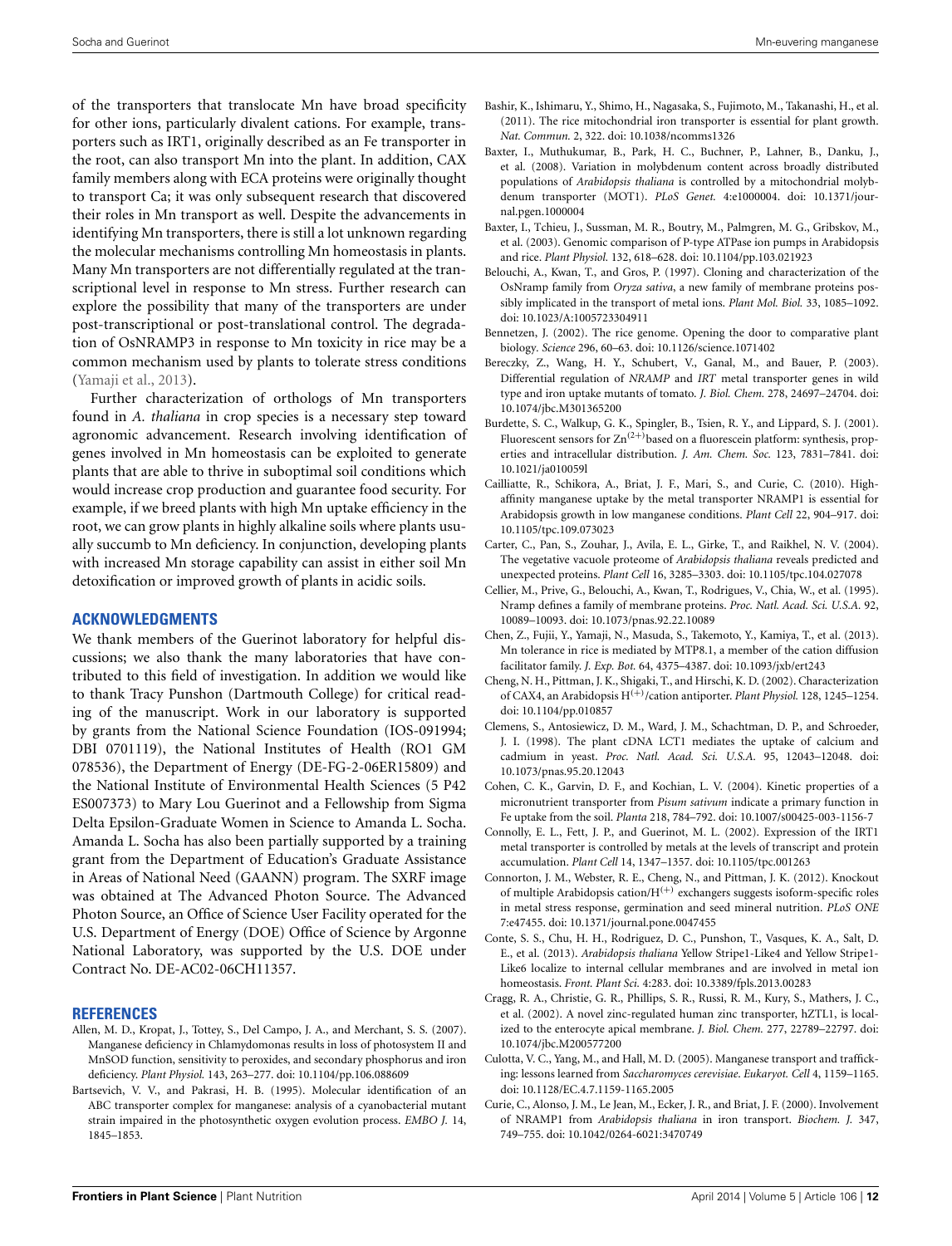- <span id="page-13-31"></span>Curie, C., Cassin, G., Couch, D., Divol, F., Higuchi, K., Le Jean, M., et al. (2009). Metal movement within the plant: contribution of nicotianamine and yellow stripe 1-like transporters. *Ann. Bot.* 103, 1–11. doi: 10.1093/aob/mcn207
- <span id="page-13-29"></span>Curie, C., Panaviene, Z., Loulergue, C., Dellaporta, S. L., Briat, J. F., and Walker, E. L. (2001). Maize yellow stripe1 encodes a membrane protein directly involved in Fe(III) uptake. *Nature* 409, 346–349. doi: 10.1038/35053080
- <span id="page-13-17"></span>Dancis, A., Haile, D., Yuan, D. S., and Klausner, R. D. (1994). The *Saccharomyces cerevisiae* copper transport protein (Ctr1p). Biochemical characterization, regulation by copper, and physiologic role in copper uptake. *J. Biol. Chem*. 269, 25660–25667.
- <span id="page-13-7"></span>Delhaize, E., Gruber, B. D., Pittman, J. K., White, R. G., Leung, H., Miao, Y., et al. (2007). A role for the *AtMTP11* gene of Arabidopsis in manganese transport and tolerance. *Plant J.* 51, 198–210. doi: 10.1111/j.1365-313X.2007.03138.x
- <span id="page-13-8"></span>Delhaize, E., Kataoka, T., Hebb, D. M., White, R. G., and Ryan, P. R. (2003). Genes encoding proteins of the cation diffusion facilitator family that confer manganese tolerance. *Plant Cell* 15, 1131–1142. doi: 10.1105/tpc.009134
- <span id="page-13-30"></span>Didonato, R. J. Jr., Roberts, L. A., Sanderson, T., Eisley, R. B., and Walker, E. L. (2004). Arabidopsis *Yellow Stripe-Like2 (YSL2*): a metal-regulated gene encoding a plasma membrane transporter of nicotianamine-metal complexes. *Plant J.* 39, 403–414. doi: 10.1111/j.1365-313X.2004.02128.x
- <span id="page-13-2"></span>Divol, F., Couch, D., Conejero, G., Roschzttardtz, H., Mari, S., and Curie, C. (2013). The Arabidopsis Yellow Stripe LIKE4 and 6 transporters control iron release from the chloroplast. *Plant Cell* 25, 1040–1055. doi: 10.1105/tpc.112.107672
- <span id="page-13-18"></span>Dix, D. R., Bridgham, J. T., Broderius, M. A., Byersdorfer, C. A., and Eide, D. J. (1994). The *FET4* gene encodes the low affinity Fe(II) transport protein of *Saccharomyces cerevisiae*. *J. Biol. Chem.* 269, 26092–26099.
- <span id="page-13-22"></span>Donner, E., Punshon, T., Guerinot, M. L., and Lombi, E. (2012). Functional characterisation of metal(loid) processes in planta through the integration of synchrotron techniques and plant molecular biology. *Anal. Bioanal. Chem.* 402, 3287–3298. doi: 10.1007/s00216-011-5624-9
- <span id="page-13-38"></span>Dunkley, T. P., Hester, S., Shadforth, I. P., Runions, J., Weimar, T., Hanton, S. L., et al. (2006). Mapping the Arabidopsis organelle proteome. *Proc. Natl. Acad. Sci. U.S.A.* 103, 6518–6523. doi: 10.1073/pnas.0506958103
- <span id="page-13-19"></span>Durr, G., Strayle, J., Plemper, R., Elbs, S., Klee, S. K., Catty, P., et al. (1998). The medial-Golgi ion pump Pmr1 supplies the yeast secretory pathway with  $Ca^{2+}$  and  $Mn^{2+}$  required for glycosylation, sorting, and endoplasmic reticulum-associated protein degradation. *Mol. Biol. Cell* 9, 1149–1162. doi: 10.1091/mbc.9.5.1149
- <span id="page-13-4"></span>Eckhardt, U., Mas Marques, A., and Buckhout, T. J. (2001). Two iron-regulated cation transporters from tomato complement metal uptake-deficient yeast mutants. *Plant Mol. Biol.* 45, 437–448. doi: 10.1023/A:1010620012803
- <span id="page-13-6"></span>Edmond, C., Shigaki, T., Ewert, S., Nelson, M. D., Connorton, J. M., Chalova, V., et al. (2009). Comparative analysis of CAX2-like cation transporters indicates functional and regulatory diversity. *Biochem J.* 418, 145–154. doi: 10.1042/BJ20081814
- <span id="page-13-3"></span>Eide, D., Broderius, M., Fett, J., and Guerinot, M. L. (1996). A novel iron-regulated metal transporter from plants identified by functional expression in yeast. *Proc. Natl. Acad. Sci. U.S.A.* 93, 5624–5628. doi: 10.1073/pnas.93.11.5624
- <span id="page-13-34"></span>Emery, L., Whelan, S., Hirschi, K. D., and Pittman, J. K. (2012). Protein phylogenetic analysis of Ca*(*2+*)* /cation Antiporters and insights into their evolution in plants. *Front. Plant Sci.* 3:1. doi: 10.3389/fpls.2012.00001
- <span id="page-13-9"></span>Erbasol, I., Bozdag, G. O., Koc, A., Pedas, P., and Karakaya, H. C. (2013). Characterization of two genes encoding metal tolerance proteins from Beta vulgaris subspecies maritima that confers manganese tolerance in yeast. *Biometals* 26, 795–804. doi: 10.1007/s10534-013-9658-7
- <span id="page-13-37"></span>Evans, D. E., and Williams, L. E. (1998). P-type calcium ATPases in higher plants biochemical, molecular and functional properties. *Biochim. Biophys. Acta* 1376, 1–25. doi: 10.1016/S0304-4157(97)00009-9
- <span id="page-13-14"></span>Fecht-Christoffers, M. M., Braun, H. P., Lemaitre-Guillier, C., Vandorsselaer, A., and Horst, W. J. (2003). Effect of manganese toxicity on the proteome of the leaf apoplast in cowpea. *Plant Physiol.* 133, 1935–1946. doi: 10.1104/pp.103.029215
- <span id="page-13-25"></span>Fernando, D. R., Bakkaus, E. J., Perrier, N., Baker, A. J., Woodrow, I. E., Batianoff, G. N., et al. (2006a). Manganese accumulation in the leaf mesophyll of four tree species: a PIXE/EDAX localization study. *New Phytol.* 171, 751–757. doi: 10.1111/j.1469-8137.2006.01783.x
- <span id="page-13-23"></span>Fernando, D. R., Batianoff, G. N., Baker, A. J., and Woodrow, I. E. (2006b). *In vivo* localization of manganese in the hyperaccumulator *Gossia bidwillii* (Benth.) N. Snow & Guymer (Myrtaceae) by cryo-SEM/EDAX*. Plant Cell Environ.* 29, 1012–1020. doi: 10.1111/j.1365-3040.2006.01498.x
- <span id="page-13-24"></span>Fernando, D. R., Marshall, A., Baker, A. J., and Mizuno, T. (2013). Microbeam methodologies as powerful tools in manganese hyperaccumulation research: present status and future directions. *Front. Plant Sci.* 4:319. doi: 10.3389/fpls.2013.00319
- <span id="page-13-16"></span>Fernando, D. R., Mizuno, T., Woodrow, I. E., Baker, A. J., and Collins, R. N. (2010). Characterization of foliar manganese (Mn) in Mn (hyper)accumulators using X-ray absorption spectroscopy. *New Phytol.* 188, 1014–1027. doi: 10.1111/j.1469-8137.2010.03431.x
- <span id="page-13-26"></span>Fernando, D. R., Woodrow, I. E., Jaffre, T., Dumontet, V., Marshall, A. T., and Baker, A. J. (2008). Foliar manganese accumulation by *Maytenus founieri* (Celastraceae) in its native New Caledonian habitats: populational variation and localization by X-ray microanalysis. *New Phytol.* 177, 178–185. doi: 10.1111/j.1469-8137.2007.02253.x
- <span id="page-13-11"></span>Geszvain, K., Butterfield, C., Davis, R. E., Madison, A. S., Lee, S. W., Parker, D. L., et al. (2012). The molecular biogeochemistry of manganese(II) oxidation. *Biochem. Soc. Trans.* 40, 1244–1248. doi: 10.1042/BST20120229
- <span id="page-13-39"></span>Gollhofer, J., Shlawicke, C., Jungnick, N., Schmidt, W., and Buckhout, T. J. (2011). Members of a small family of nodulin-like genes are regulated under iron deficiency in roots of *Arabidopsis thaliana*. *Plant Physiol. Biochem.* 49, 557–564. doi: 10.1016/j.plaphy.2011.02.011
- <span id="page-13-0"></span>Goussias, C., Boussac, A., and Rutherford, A. W. (2002). Photosystem II and photosynthetic oxidation of water: an overview. *Philos. Trans. R. Soc. Lond. B Biol. Sci.* 357, 1369–1381. discussion: 1419–1320. doi: 10.1098/rstb.2002.1134
- <span id="page-13-20"></span>Grotz, N., Fox, T., Connolly, E., Park, W., Guerinot, M. L., and Eide, D. (1998). Identification of a family of zinc transporter genes from Arabidopsis that respond to zinc deficiency. *Proc. Natl. Acad. Sci. U.S.A.* 95, 7220–7224. doi: 10.1073/pnas.95.12.7220
- <span id="page-13-33"></span>Guerinot, M. L. (2000). The ZIP family of metal transporters. *Biochim. Biophys. Acta* 1465, 190–198. doi: 10.1016/S0005-2736(00)00138-3
- <span id="page-13-35"></span>Gustin, J. L., Zanis, M. J., and Salt, D. E. (2011). Structure and evolution of the plant cation diffusion facilitator family of ion transporters. *BMC Evol. Biol.* 11:76. doi: 10.1186/1471-2148-11-76
- <span id="page-13-21"></span>Haydon, M. J., and Cobbett, C. S. (2007). Transporters of ligands for essential metal ions in plants. *New Phytol.* 174, 499–506. doi: 10.1111/j.1469-8137.2007.02051.x
- <span id="page-13-12"></span>He, Z. L., Yang, X. E., and Stoffella, P. J. (2005). Trace elements in agroecosystems and impacts on the environment. *J. Trace Elem. Med. Biol.* 19, 125–140. doi: 10.1016/j.jtemb.2005.02.010
- <span id="page-13-10"></span>Hebbern, C. A., Laursen, K. H., Ladegaard, A. H., Schmidt, S. B., Pedas, P., Bruhn, D., et al. (2009). Latent manganese deficiency increases transpiration in barley (*Hordeum vulgare*). *Physiol. Plant* 135, 307–316. doi: 10.1111/j.1399- 3054.2008.01188.x
- <span id="page-13-5"></span>Hirschi, K. D., Korenkov, V. D., Wilganowski, N. L., and Wagner, G. J. (2000). Expression of arabidopsis CAX2 in tobacco. Altered metal accumulation and increased manganese tolerance. *Plant Physiol.* 124, 125–133. doi: 10.1104/pp.124.1.125
- <span id="page-13-15"></span>Horst, W. J., and Maier P. (1999). "Compartmentalization of manganese in the vacuoles and in the apoplast of leaves in relation to genotypic manganese leaf-tissue tolerance in *Vigna unguiculata* (L.) Walp," in *Plant Nutrition- Molecular Biology and Genetics*, eds G. Gissel-Nielsen and A. Jensen (Dordrecht: Kluwer Academic Publishers), 222–234.
- <span id="page-13-36"></span>Huda, K. M., Banu, M. S., Tuteja, R., and Tuteja, N. (2013). Global calcium transducer P-type Ca*(*2*)(*+*)* -ATPases open new avenues for agriculture by regulating stress signalling. *J. Exp. Bot.* 64, 3099–3109. doi: 10.1093/jxb/ert182
- <span id="page-13-1"></span>Ishimaru, Y., Takahashi, R., Bashir, K., Shimo, H., Senoura, T., Sugimoto, K., et al. (2012). Characterizing the role of rice NRAMP5 in manganese, iron and cadmium transport. *Sci. Rep.* 2:286. doi: 10.1038/srep00286
- <span id="page-13-27"></span>Jakubovics, N. S., and Jenkinson, H. F. (2001). Out of the iron age: new insights into the critical role of manganese homeostasis in bacteria. *Microbiology* 147, 1709–1718.
- <span id="page-13-32"></span>Jaquinod, M., Villiers, F., Kieffer-Jaquinod, S., Hugouvieux, V., Bruley, C., Garin, J., et al. (2007). A proteomics dissection of *Arabidopsis thaliana* vacuoles isolated from cell culture. *Mol. Cell Proteomics* 6, 394–412. doi: 10.1074/mcp.M600250- MCP200
- <span id="page-13-28"></span>Jensen, L. T., Ajua-Alemanji, M., and Culotta, V. C. (2003). The *Saccharomyces cerevisiae* high affinity phosphate transporter encoded by *PHO84* also functions in manganese homeostasis. *J. Biol. Chem.* 278, 42036–42040. doi: 10.1074/jbc.M307413200
- <span id="page-13-13"></span>Jiang, W. (2006). Mn use efficiency in different wheat cultivars. *Environ. Exp. Bot.* 57, 41–50. doi: 10.1016/j.envexpbot.2005.04.008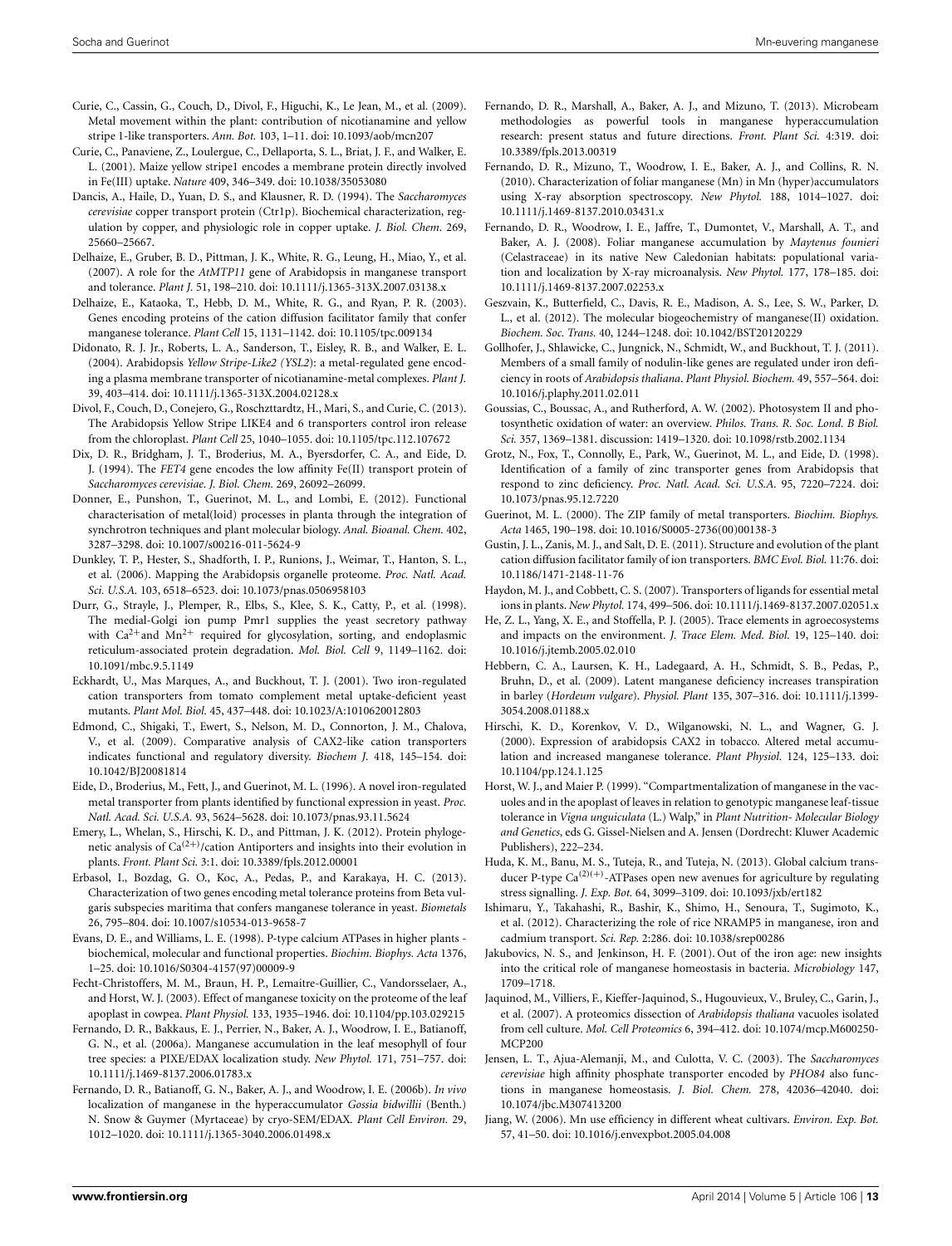- <span id="page-14-13"></span>Johnson, N. A., Liu, F., Weeks, P. D., Hentzen, A. E., Kruse, H. P., Parker, J. J., et al. (2009). A tomato ER-type  $Ca^{2+}$ -ATPase, LCA1, has a low thapsigarginsensitivity and can transport manganese. *Arch. Biochem. Biophys.* 481, 157–168. doi: 10.1016/j.abb.2008.11.010
- <span id="page-14-4"></span>Kaiser, B. N., Moreau, S., Castelli, J., Thomson, R., Lambert, A., Bogliolo, S., et al. (2003). The soybean NRAMP homologue, GmDMT1, is a symbiotic divalent metal transporter capable of ferrous iron transport. *Plant J.* 35, 295–304. doi: 10.1046/j.1365-313X.2003.01802.x
- <span id="page-14-10"></span>Kamiya, T., Akahori, T., and Maeshima, M. (2005). Expression profile of the genes for rice cation/H+ exchanger family and functional analysis in yeast. *Plant Cell Physiol.* 46, 1735–1740. doi: 10.1093/pcp/pci173
- <span id="page-14-9"></span>Kamiya, T., and Maeshima, M. (2004). Residues in internal repeats of the rice cation/H+ exchanger are involved in the transport and selection of cations. *J. Biol. Chem.* 279, 812–819. doi: 10.1074/jbc.M309726200
- <span id="page-14-31"></span>Kiegle, E., Gilliham, M., Haseloff, J., and Tester, M. (2000). Hyperpolarisationactivated calcium currents found only in cells from the elongation zone of *Arabidopsis thaliana* roots. *Plant J.* 21, 225–229. doi: 10.1046/j.1365- 313x.2000.00659.x
- <span id="page-14-14"></span>Kim, S. A., Punshon, T., Lanzirotti, A., Li, L., Alonso, J. M., Ecker, J. R., et al. (2006). Localization of iron in Arabidopsis seed requires the vacuolar membrane transporter VIT1. *Science* 314, 1295–1298. doi: 10.1126/science.1132563
- <span id="page-14-5"></span>Koike, S., Inoue, H., Mizuno, D., Takahashi, M., Nakanishi, H., Mori, S., et al. (2004). OsYSL2 is a rice metal-nicotianamine transporter that is regulated by iron and expressed in the phloem. *Plant J.* 39, 415–424. doi: 10.1111/j.1365- 313X.2004.02146.x
- <span id="page-14-34"></span>Korenkov, V., Hirschi, K., Crutchfield, J. D., and Wagner, G. J. (2007). Enhancing tonoplast Cd/H antiport activity increases Cd, Zn, and Mn tolerance, and impacts root/shoot Cd partitioning in *Nicotiana tabacum* L. *Planta* 226, 1379–1387. doi: 10.1007/s00425-007-0577-0
- <span id="page-14-6"></span>Korshunova, Y. O., Eide, D., Clark, W. G., Guerinot, M. L., and Pakrasi, H. B. (1999). The IRT1 protein from *Arabidopsis thaliana* is a metal transporter with a broad substrate range. *Plant Mol. Biol.* 40, 37–44. doi: 10.1023/A:1026438615520
- <span id="page-14-0"></span>Kramer, U. (2010). Metal hyperaccumulation in plants. *Annu. Rev. Plant Biol.* 61, 517–534. doi: 10.1146/annurev-arplant-042809-112156
- <span id="page-14-16"></span>Krieger, A., Rutherford, A. W., Vass, I., and Hideg, E. (1998). Relationship between activity, D1 loss, and Mn binding in photoinhibition of photosystem II. *Biochemistry* 37, 16262–16269. doi: 10.1021/bi981243v
- <span id="page-14-27"></span>Lanquar, V., Lelievre, F., Bolte, S., Hames, C., Alcon, C., Neumann, D., et al. (2005). Mobilization of vacuolar iron by AtNRAMP3 and AtNRAMP4 is essential for seed germination on low iron. *EMBO J.* 24, 4041–4051. doi: 10.1038/sj.emboj.7600864
- <span id="page-14-21"></span>Lanquar, V., Ramos, M. S., Lelievre, F., Barbier-Brygoo, H., Krieger-Liszkay, A., Kramer, U., et al. (2010). Export of vacuolar manganese by AtNRAMP3 and AtNRAMP4 is required for optimal photosynthesis and growth under manganese deficiency. *Plant Physiol.* 152, 1986–1999. doi: 10.1104/pp.109.150946
- <span id="page-14-30"></span>Lee, S., Jeong, H. J., Kim, S. A., Lee, J., Guerinot, M. L., and An, G. (2010). OsZIP5 is a plasma membrane zinc transporter in rice. *Plant Mol. Biol.* 73, 507–517. doi: 10.1007/s11103-010-9637-0
- <span id="page-14-22"></span>Leitenmaier, B., and Kupper, H. (2013). Compartmentation and complexation of metals in hyperaccumulator plants. *Front. Plant Sci.* 4:374. doi: 10.3389/fpls.2013.00374
- <span id="page-14-40"></span>Li, L., Chen, O. S., McVey Ward, D., and Kaplan, J. (2001). CCC1 is a transporter that mediates vacuolar iron storage in yeast. *J. Biol. Chem.* 276, 29515–29519. doi: 10.1074/jbc.M103944200
- <span id="page-14-38"></span>Li, X., Chanroj, S., Wu, Z., Romanowsky, S. M., Harper, J. F., and Sze, H. (2008). A distinct endosomal  $Ca^{2+}/Mn^{2+}$  pump affects root growth through the secretory process. *Plant Physiol.* 147, 1675–1689. doi: 10.1104/pp.108.119909
- <span id="page-14-37"></span>Liang, F., Cunningham, K. W., Harper, J. F., and Sze, H. (1997). ECA1 complements yeast mutants defective in  $\mathrm{Ca^{2+}}$  pumps and encodes an endoplasmic reticulumtype Ca2+-ATPase in Arabidopsis thaliana. *Proc. Natl. Acad. Sci. U.S.A.* 94, 8579–8584. doi: 10.1073/pnas.94.16.8579
- <span id="page-14-8"></span>Lopez-Millan, A. F., Ellis, D. R., and Grusak, M. A. (2004). Identification and characterization of several new members of the ZIP family of metal ion transporters in *Medicago truncatula*. *Plant Mol. Biol.* 54, 583–596. doi: 10.1023/B:PLAN.0000038271.96019.aa
- <span id="page-14-15"></span>Lovley, D. R., Ueki, T., Zhang, T., Malvankar, N. S., Shrestha, P. M., Flanagan, K. A., et al. (2011). Geobacter: the microbe electric's physiology, ecology, and practical

applications. *Adv. Microb. Physiol.* 59, 1–100. doi: 10.1016/B978-0-12-387661- 4.00004-5

- <span id="page-14-17"></span>Lynch, J. P., and St. Clair, S. B. (2004). Mineral stress: the missing link in understanding how global climate change will affect plants in real world soils. *Field Crop Res.* 90, 101–115. doi: 10.1016/j.fcr.2004.07.008
- <span id="page-14-3"></span>Marschner, P. (2012). *Marschner's Mineral Nutrition of Higher Plants.* Boston, MA: Academic Press.
- <span id="page-14-32"></span>Marshall, J., Corzo, A., Leigh, R. A., and Sanders, D. (1994). Membrane potentialdependent calcium transport in right-side-out plasma membrane vesicles from *Zea mays* L. roots*. Plant J.* 5, 683–694. doi: 10.1111/j.1365-313X.1994.00683.x
- <span id="page-14-1"></span>Martinez-Finley, E. J., Gavin, C. E., Aschner, M., and Gunter, T. E. (2013). Manganese neurotoxicity and the role of reactive oxygen species. *Free Radic. Biol. Med.* 62, 65–75. doi: 10.1016/j.freeradbiomed.2013.01.032
- <span id="page-14-29"></span>Maser, P., Thomine, S., Schroeder, J. I., Ward, J. M., Hirschi, K., Sze, H., et al. (2001). Phylogenetic relationships within cation transporter families of Arabidopsis. *Plant Physiol.* 126, 1646–1667. doi: 10.1104/pp.126.4.1646
- <span id="page-14-33"></span>Mei, H., Cheng, N. H., Zhao, J., Park, S., Escareno, R. A., Pittman, J. K., et al. (2009). Root development under metal stress in *Arabidopsis thaliana* requires the H+/cation antiporter CAX4. *New Phytol.* 183, 95–105. doi: 10.1111/j.1469- 8137.2009.02831.x
- <span id="page-14-36"></span>Menguer, P. K., Farthing, E., Peaston, K. A., Ricachenevsky, F. K., Fett, J. P., and Williams, L. E. (2013). Functional analysis of the rice vacuolar zinc transporter OsMTP1. *J. Exp. Bot.* 64, 2871–2883. doi: 10.1093/jxb/ert136
- <span id="page-14-18"></span>Millaleo, R., Reyes-Diaz, M., Alberdi, M., Ivanov, A. G., Krol, M., and Huner, N. P. (2013). Excess manganese differentially inhibits photosystem I versus II in *Arabidopsis thaliana*. *J. Exp. Bot.* 64, 343–354. doi: 10.1093/jxb/ers339
- <span id="page-14-20"></span>Miller, E. W., He, Q., and Chang, C. J. (2008). Preparation and use of Leadfluor-1, a synthetic fluorophore for live-cell lead imaging. *Nat. Protoc.* 3, 777–783. doi: 10.1038/nprot.2008.43
- <span id="page-14-19"></span>Miller, E. W., Zeng, L., Domaille, D. W., and Chang, C. J. (2006). Preparation and use of Coppersensor-1, a synthetic fluorophore for live-cell copper imaging. *Nat. Protoc.* 1, 824–827. doi: 10.1038/nprot.2006.140
- <span id="page-14-12"></span>Mills, R. F., Doherty, M. L., Lopez-Marques, R. L., Weimar, T., Dupree, P., Palmgren, M. G., et al. (2008). ECA3, a Golgi-localized P2A-type ATPase, plays a crucial role in manganese nutrition in Arabidopsis. *Plant Physiol.* 146, 116–128. doi: 10.1104/pp.107.110817
- <span id="page-14-7"></span>Milner, M. J., Seamon, J., Craft, E., and Kochian, L. V. (2013). Transport properties of members of the ZIP family in plants and their role in Zn and Mn homeostasis. *J. Exp. Bot.* 64, 369–381. doi: 10.1093/jxb/ers315
- <span id="page-14-25"></span>Mizuno, T., Usui, K., Horie, K., Nosaka, S., Mizuno, N., and Obata, H. (2005). Cloning of three ZIP/Nramp transporter genes from a Ni hyperaccumulator plant *Thlaspi japonicum* and their Ni2+-transport abilities. *Plant Physiol. Biochem.* 43, 793–801. doi: 10.1016/j.plaphy.2005.07.006
- <span id="page-14-35"></span>Montanini, B., Blaudez, D., Jeandroz, S., Sanders, D., and Chalot, M. (2007). Phylogenetic and functional analysis of the Cation Diffusion Facilitator (CDF) family: improved signature and prediction of substrate specificity. *BMC Genomics* 8:107. doi: 10.1186/1471-2164-8-107
- <span id="page-14-11"></span>Morris, J., Tian, H., Park, S., Sreevidya, C. S., Ward, J. M., and Hirschi, K. D. (2008). AtCCX3 is an Arabidopsis endomembrane  $H^+$  -dependent  $K^+$  transporter. *Plant Physiol.* 148, 1474–1486. doi: 10.1104/pp.108.118810
- <span id="page-14-24"></span>Nevo, Y., and Nelson, N. (2006). The NRAMP family of metal-ion transporters. *Biochim. Biophys. Acta* 1763, 609–620. doi: 10.1016/j.bbamcr.2006.05.007
- <span id="page-14-2"></span>Nickelsen, J., and Rengstl, B. (2013). Photosystem II assembly: from cyanobacteria to plants. *Annu. Rev. Plant Biol.* 64, 609–635. doi: 10.1146/annurev-arplant-050312-120124
- <span id="page-14-39"></span>Nikolovski, N., Rubtsov, D., Segura, M. P., Miles, G. P., Stevens, T. J., Dunkley, T. P., et al. (2012). Putative glycosyltransferases and other plant Golgi apparatus proteins are revealed by LOPIT proteomics. *Plant Physiol.* 160, 1037–1051. doi: 10.1104/pp.112.204263
- <span id="page-14-26"></span>Oomen, R. J., Wu, J., Lelievre, F., Blanchet, S., Richaud, P., Barbier-Brygoo, H., et al. (2009). Functional characterization of NRAMP3 and NRAMP4 from the metal hyperaccumulator *Thlaspi caerulescens*. *New Phytol.* 181, 637–650. doi: 10.1111/j.1469-8137.2008.02694.x
- <span id="page-14-28"></span>Palmer, C. M., and Guerinot, M. L. (2009). Facing the challenges of Cu, Fe and Zn homeostasis in plants. *Nat. Chem. Biol.* 5, 333–340. doi: 10.1038/nchembio.166
- <span id="page-14-23"></span>Papp-Wallace, K. M., and Maguire, M. E. (2006). Manganese transport and the role of manganese in virulence. *Annu. Rev. Microbiol.* 60, 187–209. doi: 10.1146/annurev.micro.60.080805.142149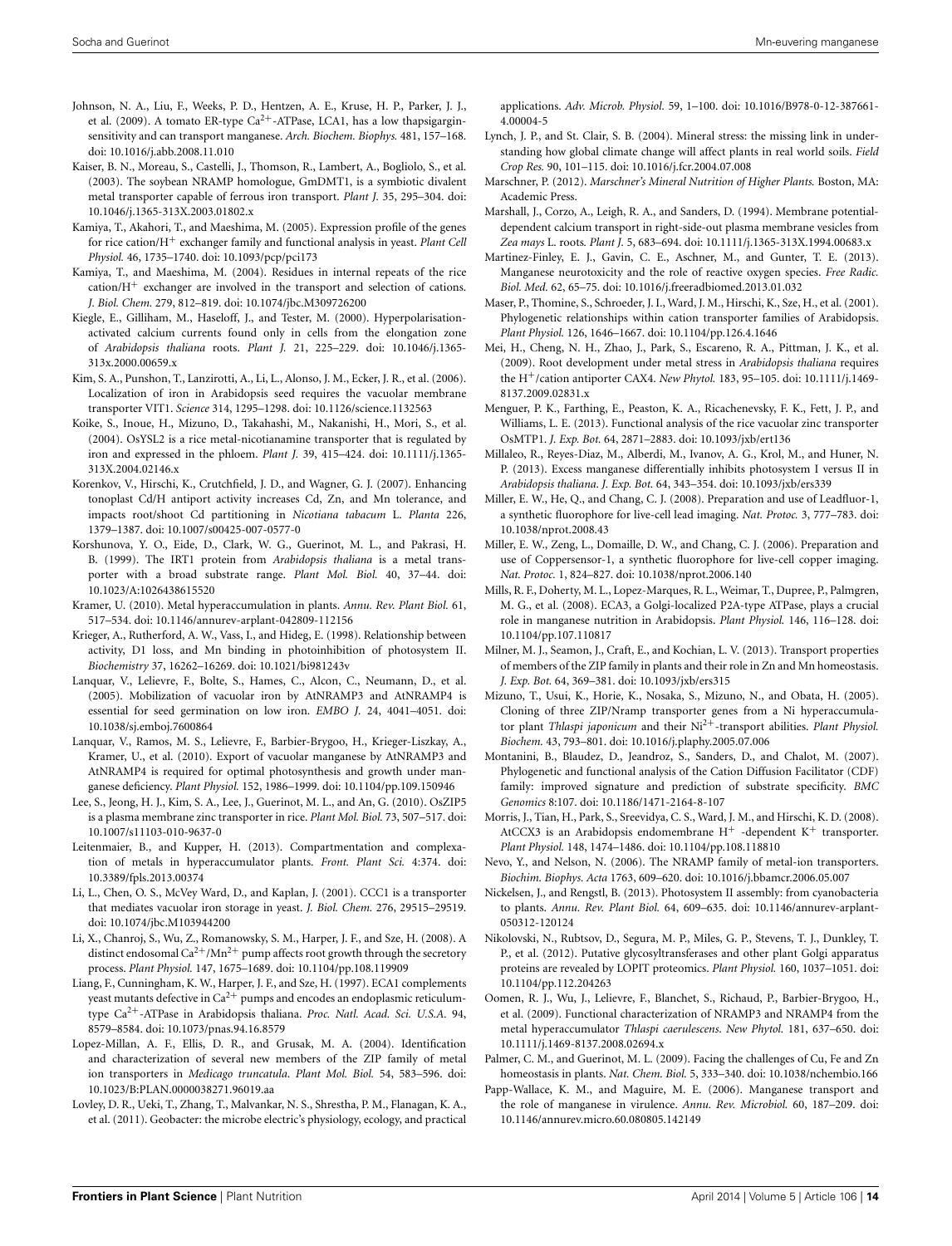- <span id="page-15-9"></span>Pedas, P., Ytting, C. K., Fuglsang, A. T., Jahn, T. P., Schjoerring, J. K., and Husted, S. (2008). Manganese efficiency in barley: identification and characterization of the metal ion transporter HvIRT1. *Plant Physiol.* 148, 455–466. doi: 10.1104/pp.108.118851
- <span id="page-15-13"></span>Peiter, E., Montanini, B., Gobert, A., Pedas, P., Husted, S., Maathuis, F. J., et al. (2007). A secretory pathway-localized cation diffusion facilitator confers plant manganese tolerance. *Proc. Natl. Acad. Sci. U.S.A.* 104, 8532–8537. doi: 10.1073/pnas.0609507104
- <span id="page-15-17"></span>Pittman, J. K. (2005). Managing the manganese: molecular mechanisms of manganese transport and homeostasis. *New Phytol.* 167, 733–742. doi: 10.1111/j.1469-8137.2005.01453.x
- <span id="page-15-38"></span>Pittman, J. K., Mills, R. F., O'connor, C. D., and Williams, L. E. (1999). Two additional type IIA Ca*(*2+*)* -ATPases are expressed in *Arabidopsis thaliana*: evidence that type IIA sub-groups exist. *Gene* 236, 137–147. doi: 10.1016/S0378- 1119(99)00242-5
- <span id="page-15-12"></span>Pittman, J. K., Shigaki, T., Marshall, J. L., Morris, J. L., Cheng, N. H., and Hirschi, K. D. (2004). Functional and regulatory analysis of the *Arabidopsis thaliana* CAX2 cation transporter. *Plant Mol. Biol.* 56, 959–971. doi: 10.1007/s11103-004- 6446-3
- <span id="page-15-36"></span>Podar, D., Scherer, J., Noordally, Z., Herzyk, P., Nies, D., and Sanders, D. (2012). Metal selectivity determinants in a family of transition metal transporters. *J. Biol. Chem.* 287, 3185–3196. doi: 10.1074/jbc.M111.305649
- <span id="page-15-35"></span>Punshon, T., Hirschi, K., Yang, J., Lanzirotti, A., Lai, B., and Guerinot, M. L. (2012). The role of CAX1 and CAX3 in elemental distribution and abundance in Arabidopsis seed. *Plant Physiol.* 158, 352–362. doi: 10.1104/pp.111. 184812
- <span id="page-15-20"></span>Punshon, T., Ricachenevsky, F. K., Hindt, M. N., Socha, A. L., and Zuber, H. (2013). Methodological approaches for using synchrotron X-ray fluorescence (SXRF) imaging as a tool in ionomics: examples from *Arabidopsis thaliana*. *Metallomics* 5, 1133–1145. doi: 10.1039/c3mt00120b
- <span id="page-15-29"></span>Rampey, R. A., Baldridge, M. T., Farrow, D. C., Bay, S. N., and Bartel, B. (2013). Compensatory mutations in predicted metal transporters modulate auxin conjugate responsiveness in Arabidopsis. *G*3 3, 131–141. doi: 10.1534/g3.112.004655
- <span id="page-15-39"></span>Rampey, R. A., Woodward, A. W., Hobbs, B. N., Tierney, M. P., Lahner, B., Salt, D. E., et al. (2006). An Arabidopsis basic helix-loop-helix leucine zipper protein modulates metal homeostasis and auxin conjugate responsiveness. *Genetics* 174, 1841–1857. doi: 10.1534/genetics.106.061044
- <span id="page-15-22"></span>Reddi, A. R., Jensen, L. T., and Culotta, V. C. (2009). Manganese homeostasis in *Saccharomyces cerevisiae*. *Chem. Rev.* 109, 4722–4732. doi: 10.1021/cr90 0031u
- <span id="page-15-15"></span>Rengel, Z. (2000). Manganese uptake and transport in plants. *Met. Ions Biol. Syst.* 37, 57–87.
- <span id="page-15-37"></span>Ricachenevsky, F. K., Menguer, P. K., Sperotto, R. A., Williams, L. E., and Fett, J. P. (2013). Roles of plant metal tolerance proteins (MTP) in metal storage and potential use in biofortification strategies. *Front. Plant Sci.* 4:144. doi: 10.3389/fpls.2013.00144
- <span id="page-15-5"></span>Roberts, L. A., Pierson, A. J., Panaviene, Z., and Walker, E. L. (2004). Yellow stripe1. Expanded roles for the maize iron-phytosiderophore transporter*. Plant Physiol.* 135, 112–120. doi: 10.1104/pp.103.037572
- <span id="page-15-23"></span>Rogers, E. E., Eide, D. J., and Guerinot, M. L. (2000). Altered selectivity in an Arabidopsis metal transporter. *Proc. Natl. Acad. Sci. U.S.A.* 97, 12356–12360. doi: 10.1073/pnas.210214197
- <span id="page-15-19"></span>Rudolph, H. K., Antebi, A., Fink, G. R., Buckley, C. M., Dorman, T. E., Levitre, J., et al. (1989). The yeast secretory pathway is perturbed by mutations in PMR1, a member of a Ca2<sup>+</sup> ATPase family. *Cell* 58, 133–145. doi: 10.1016/0092- 8674(89)90410-8
- <span id="page-15-1"></span>Salt, D. E., Smith, R. D., and Raskin, I. (1998). Phytoremediation. *Annu. Rev. Plant Physiol. Plant Mol. Biol.* 49, 643–668. doi: 10.1146/annurev.arplant.49.1.643
- <span id="page-15-16"></span>Salvador, V. H., Lima, R. B., Dos Santos, W. D., Soares, A. R., Bohm, P. A., Marchiosi, R., et al. (2013). Cinnamic acid increases lignin production and inhibits soybean root growth. *PLoS ONE* 8:e69105. doi: 10.1371/journal.pone.0069105
- <span id="page-15-4"></span>Sasaki, A., Yamaji, N., Xia, J., and Ma, J. F. (2011). OsYSL6 is involved in the detoxification of excess manganese in rice. *Plant Physiol.* 157, 1832–1840. doi: 10.1104/pp.111.186031
- <span id="page-15-3"></span>Sasaki, A., Yamaji, N., Yokosho, K., and Ma, J. F. (2012). Nramp5 is a major transporter responsible for manganese and cadmium uptake in rice. *Plant Cell* 24, 2155–2167. doi: 10.1105/tpc.112.096925
- <span id="page-15-10"></span>Schaaf, G., Catoni, E., Fitz, M., Schwacke, R., Von Wiren, N., and Frommer, W. B. (2002). A putative role for the vacuolar calcium/manganese proton antiporter AtCAX2 in heavy metal detoxification. *Plant Biol.* 4, 612–618. doi: 10.1055/s-2002-35432
- <span id="page-15-6"></span>Schaaf, G., Ludewig, U., Erenoglu, B. E., Mori, S., Kitahara, T., and Von Wiren, N. (2004). ZmYS1 functions as a proton-coupled symporter for phytosiderophoreand nicotianamine-chelated metals. *J. Biol. Chem.* 279, 9091–9096. doi: 10.1074/jbc.M311799200
- <span id="page-15-21"></span>Schnell Ramos, M., Khodja, H., Mary, V., and Thomine, S. (2013). Using muPIXE for quantitative mapping of metal concentration in *Arabidopsis thaliana* seeds. *Front. Plant Sci.* 4:168. doi: 10.3389/fpls.2013.00168
- <span id="page-15-0"></span>Schroeder, J. I., Delhaize, E., Frommer, W. B., Guerinot, M. L., Harrison, M. J., Herrera-Estrella, L., et al. (2013). Using membrane transporters to improve crops for sustainable food production. *Nature* 497, 60–66. doi: 10.1038/nature11909
- <span id="page-15-33"></span>Shigaki, T., and Hirschi, K. D. (2006). Diverse functions and molecular properties emerging for CAX cation/H+ exchangers in plants. *Plant Biol.* 8, 419–429. doi: 10.1055/s-2006-923950
- <span id="page-15-11"></span>Shigaki, T., Pittman, J. K., and Hirschi, K. D. (2003). Manganese specificity determinants in the Arabidopsis metal/H+ antiporter CAX2. *J. Biol. Chem.* 278, 6610–6617. doi: 10.1074/jbc.M209952200
- <span id="page-15-34"></span>Shigaki, T., Rees, I., Nakhleh, L., and Hirschi, K. D. (2006). Identification of three distinct phylogenetic groups of CAX cation/proton antiporters. *J. Mol. Evol.* 63, 815–825. doi: 10.1007/s00239-006-0048-4
- <span id="page-15-18"></span>Supek, F., Supekova, L., Nelson, H., and Nelson, N. (1996). A yeast manganese transporter related to the macrophage protein involved in conferring resistance to mycobacteria. *Proc. Natl. Acad. Sci. U.S.A.* 93, 5105–5110. doi: 10.1073/pnas.93.10.5105
- <span id="page-15-26"></span>Thomine, S., Lelievre, F., Debarbieux, E., Schroeder, J. I., and Barbier-Brygoo, H. (2003). AtNRAMP3, a multispecific vacuolar metal transporter involved in plant responses to iron deficiency. *Plant J.* 34, 685–695. doi: 10.1046/j.1365- 313X.2003.01760.x
- <span id="page-15-2"></span>Thomine, S., Wang, R., Ward, J. M., Crawford, N. M., and Schroeder, J. I. (2000). Cadmium and iron transport by members of a plant metal transporter family in Arabidopsis with homology to *Nramp* genes. *Proc. Natl. Acad. Sci. U.S.A.* 97, 4991–4996. doi: 10.1073/pnas.97.9.4991
- <span id="page-15-7"></span>Ueno, D., Yamaji, N., and Ma, J. F. (2009). Further characterization of ferricphytosiderophore transporters ZmYS1 and HvYS1 in maize and barley. *J. Exp. Bot.* 60, 3513–3520. doi: 10.1093/jxb/erp191
- <span id="page-15-8"></span>Vert, G., Grotz, N., Dedaldechamp, F., Gaymard, F., Guerinot, M. L., Briat, J. F., et al. (2002). IRT1, an Arabidopsis transporter essential for iron uptake from the soil and for plant growth. *Plant Cell* 14, 1223–1233. doi: 10.1105/tpc.001388
- <span id="page-15-31"></span>Very, A. A., and Davies, J. M. (2000). Hyperpolarization-activated calcium channels at the tip of Arabidopsis root hairs. *Proc. Natl. Acad. Sci. U.S.A.* 97, 9801–9806. doi: 10.1073/pnas.160250397
- <span id="page-15-27"></span>Von Wiren, N., Mori, S., Marschner, H., and Romheld, V. (1994). Iron inefficiency in maize mutant *ys1* (*Zea mays* L. cv Yellow-Stripe) is caused by a defect in uptake of iron phytosiderophores*. Plant Physiol.* 106, 71–77.
- <span id="page-15-28"></span>Waters, B. M., Chu, H. H., Didonato, R. J., Roberts, L. A., Eisley, R. B., Lahner, B., et al. (2006). Mutations in Arabidopsis yellow stripe-like1 and yellow stripelike3 reveal their roles in metal ion homeostasis and loading of metal ions in seeds. *Plant Physiol.* 141, 1446–1458. doi: 10.1104/pp.106.082586
- <span id="page-15-30"></span>White, P. J., Bowen, H. C., Demidchik, V., Nichols, C., and Davies, J. M. (2002). Genes for calcium-permeable channels in the plasma membrane of plant root cells. *Biochim. Biophys. Acta* 1564, 299–309. doi: 10.1016/S0005-2736(02) 00509-6
- <span id="page-15-14"></span>Wu, Z., Liang, F., Hong, B., Young, J. C., Sussman, M. R., Harper, J. F., et al. (2002). An endoplasmic reticulum-bound Ca*(*2+*)* /Mn*(*2+*)* pump, ECA1, supports plant growth and confers tolerance to Mn*(*2+*)* stress. *Plant Physiol.* 130, 128–137. doi: 10.1104/pp.004440
- <span id="page-15-32"></span>Wymer, C. L., Bibikova, T. N., and Gilroy, S. (1997). Cytoplasmic free calcium distributions during the development of root hairs of *Arabidopsis thaliana*. *Plant J.* 12, 427–439. doi: 10.1046/j.1365-313X.1997.12020427.x
- <span id="page-15-24"></span>Xia, J., Yamaji, N., Kasai, T., and Ma, J. F. (2010). Plasma membrane-localized transporter for aluminum in rice. *Proc. Natl. Acad. Sci. U.S.A.* 107, 18381–18385. doi: 10.1073/pnas.1004949107
- <span id="page-15-25"></span>Xiao, H., Yin, L., Xu, X., Li, T., and Han, Z. (2008). The iron-regulated transporter, MbNRAMP1, isolated from *Malus baccata* is involved in Fe, Mn and Cd trafficking. *Ann. Bot.* 102, 881–889. doi: 10.1093/aob/mcn178